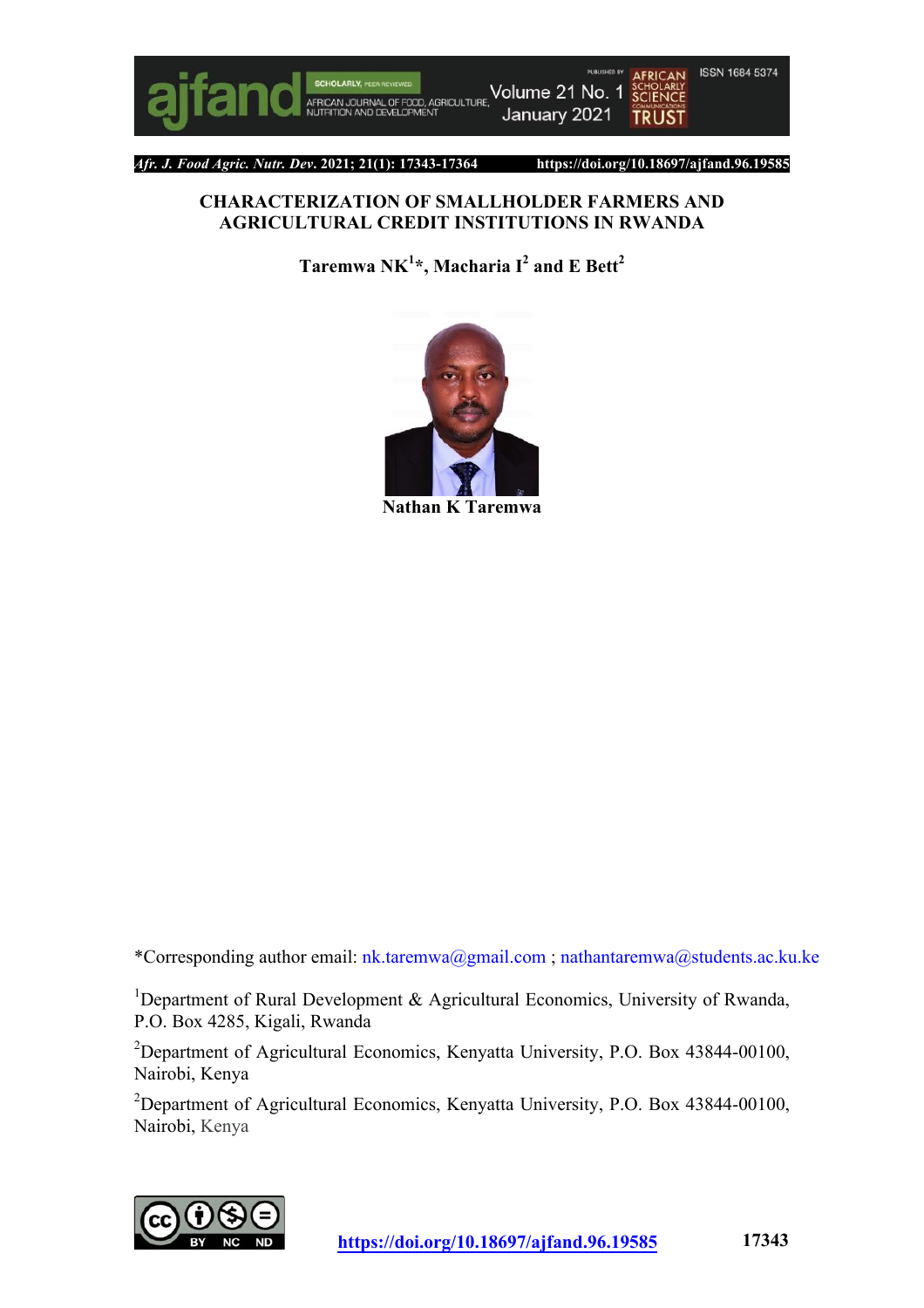

#### **ABSTRACT**

The significance of access to agricultural credit in perpetuating agricultural productivity is unquestionable, because it is a means to achieving optimal productivity. The minimization of any barriers to agricultural credit access should, thus, be a global priority. One of the most significant and current barriers to agricultural credit access is information asymmetry which results into mutual distrust between lending institutions and borrowers in this case the smallholder farmers. To address information asymmetry, both the lending institutions and borrowers need to have definitive descriptive information about either party. Without the profiling of institutions and potential borrowers, an information gap persists, thereby increasing mutual distrust. This study addresses that gap, in the context of Rwanda by characterizing smallholder farmers and agricultural credit institutions. A cross-sectional survey design was used in this study with smallholder farmers and staff in agricultural credit institutions in the Eastern, Western, and Central provinces of Rwanda as the units of analysis. A multistage sampling procedure was used, with stratified sampling of administrative levels spanning from province (stage 1) to districts (stage 2) and sectors (stage 3), followed by a simple random sampling of cells per sector, and the convenience sample of households. Staff in the financial institutions were purposively sampled. The data collected was analyzed using principal component analysis and cluster analysis with the K-means statistic (SPSS version 25). The largest cluster of smallholder farmers has the following characteristics: household size of 1 to 5 people, farmers with education, owning arable land not exceeding a hectare, with more than five years of farming experience, earning from other off-farm activities, with no dependents under five years of age, and renting less than an acre of land. As for agricultural credit institutions, the largest cluster has following compositions: have mechanisms or measures established for managing loan defaults with the majority using refinancing, rescheduling, and collateral release, with variable loan payback options, and provide targeted agricultural credit to farmers such as agricultural input premium. The research findings are particularly pertinent for maize- and ricegrowing farmers, and how to reduce the information gap and the implications of broadening access to credit to smallholder farmers were discussed. This study emphasizes the need for characterization for both parties to be better informed about the characteristics and dynamics of each other, all in a bid to lessen asymmetric information and thus improve access to credit.

**Key words:** Smallholder farmers, Characterization, Agricultural credit institutions, Information asymmetry

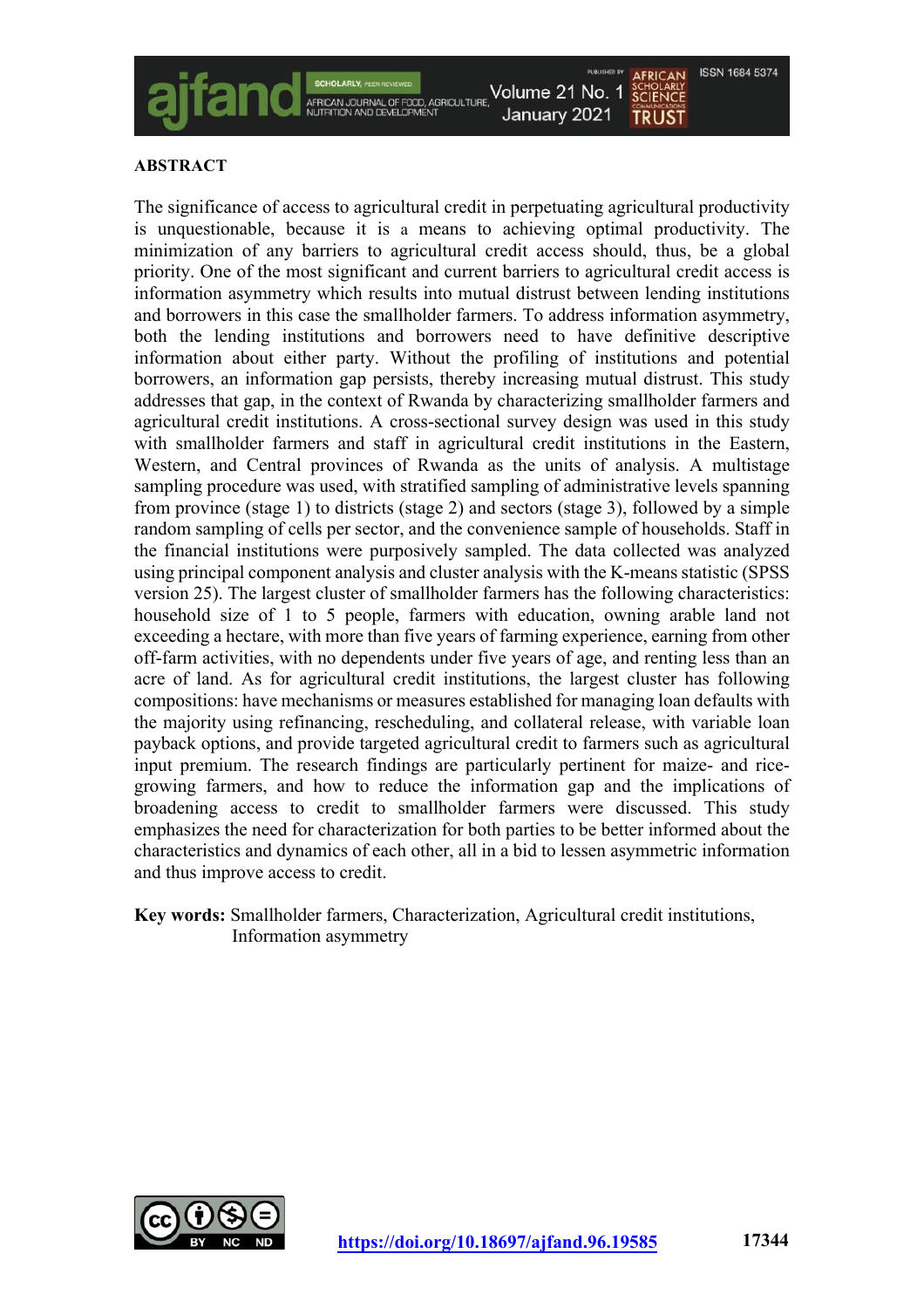

#### **INTRODUCTION**

Information asymmetry, a situation in which there is mutual distrust between a lending institution and borrowers [1] due to a mutual lack of information on the part of either party has been singled out as being critical in determining access to agricultural credit [2 – 6]. In an agribusiness context, information asymmetry is typified by a situation in a smallholder farmer is not aware of loan services and options available, credit acquisition procedures and operational dynamics of lending and institutions [7]. Such a situation becomes apparent with concurrent lack of information about the demography and characteristics of smallholder farmers on the part of lending institutions. It is such a gap in information that creates mutual distrust, hence making access to credit, particularly on the part of smallholder farmers challenging [1]. This underscores the need for characterization, so that both parties will be better informed about the characteristics and dynamics of each other, all in a bid to lessen asymmetric information, and thus improve access to credit.

With respect to smallholder farmers, characterization includes a description of the various categories of farmers, their demographics, attributes, production trends, and existing conditions of production systems [7, 8]. The goal is to portray production categories that are situated in a particular environment of smallholder farmers to determine possible and appropriate financial interventions and policy support suitable for them [7 - 10]. Such information can help agricultural credit institutions plan their financing strategies and policies appropriately, which would also improve the financial options available for smallholder farmers to choose from. To do so, an empirically grounded typology of both smallholder farmers and financial institutions is necessary particularly among rice and maize smallholder farmers. That follows evidence that rice and maize smallholder farmers are cornerstones of food security, especially in the current times when there is an anticipated rise in global population from 7.3 billion today to close to 9.8 billion by 2050 [11].

Maize is the world's most important grain, based on production volume [12, 13], and rice is one of the most widely consumed grains [14, 15], which makes them arguably the cornerstones of food security globally [16, 17]. Global consumption of rice has increased rapidly over the last several years; about 490 million metric tons of rice are currently consumed worldwide [13]. The United Nations Food and Agriculture Organization's (FAO) forecasted rice consumption to reach 509 million tons [18], and that of maize to rise by 16% by the year 2027 [14,18]. There has thus been a corresponding call for increment in financial investments into smallholder farming globally, which the World Bank estimates at \$80 billion annually [19]. That in part, follows evidence that agricultural credit is a significant precursor to agricultural productivity as it governs the efficiency of land preparation for cultivation, procurement of farm inputs notably mineral fertilizer, irrigation equipment, and various other agriculture technologies [20, 21]. Despite its crucial role, however, according to the World Bank [19], financial sector in developing countries currently lend a disproportionately lower share of their loan portfolios to agriculture compared to agriculture sector's share of GDP. Information asymmetry is one of the leading factors behind the current agribusiness predicament of

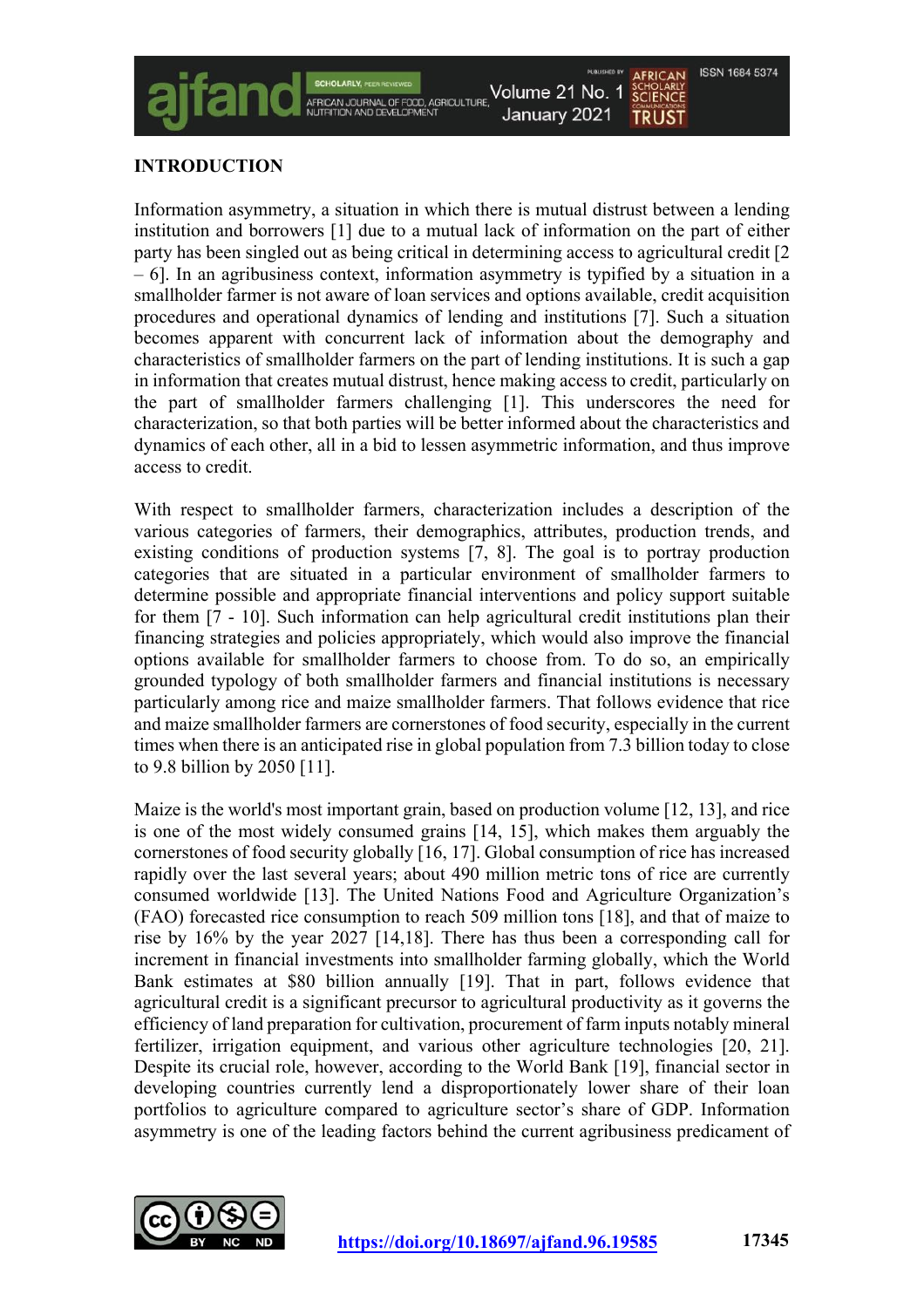

having less than 50% of the smallholder farmers who need agricultural credit with access to it [19].

In Rwanda, there have been reports of suboptimal access to agricultural credit especially in the Eastern and Western Provinces, which are home to more than 4 million smallholder farmers [22]. Of the proportion of smallholder farmers who applied for an agricultural loan, less than 40% were smallholder farmers from the two provinces [23]. Despite the strong case for further investigation, only few attempts have been made to characterize smallholder farmers in these regions [for instance 24], and none as far as I know have been made to characterize agricultural credit institutions, let alone cross-matching smallholder farmers' and financial institutions characteristics. Therefore, this study was set out to characterize and analyze smallholder farmers and agricultural credit institutions that provide agricultural credit to smallholder farmers in Rwanda.

## **MATERIALS AND METHODS**

#### **Study area**

This study had two distinct study populations, one being smallholder farmers and the second being staff in agricultural credit institutions in Rwanda. The eastern and western provinces of Rwanda were the study areas for smallholder farmers, while Kigali city was the study area for staff in agricultural credit institutions. The two provinces (Eastern and Western) were purposively sampled because they are home to the largest population of rice and maize farmers in Rwanda [25], yet those farmers are reported to be among those that have the least access to agricultural credit [23]. Kigali was the study area for staff because every finance institution that provides agricultural credit to smallholders in Rwanda has headquarters in Kigali.

#### **Study design**

Given the interest of the study in the characterization of farmer households, and agricultural credit institutions, all data that were required by the study had to be quantifiable. Hence, the study adopted a cross-sectional survey design.

#### **Sample size and sampling procedure**

The formula by Krejcie and Morgan [26] was adopted to estimate the sample sizes of both the smallholder farmers and finance institution staff. A sample of 422 smallholder farmers (239 of which were from the Eastern province and 183 from the Western province) were studied. The sample size for staff in the agricultural credit institutions was 17, since one was sampled per institution (17 institutions in total).

#### **Study population**

The first target population was smallholder farmers in the two study areas, Eastern and Western Provinces of Rwanda. The study population was particularly 422 smallholder farmers who were cultivating either rice or maize as a principal crop. They were studied because some of them have been reported to have intermittent access to agricultural credit, despite being among the category of smallholder farmers that has been targeted for financial inclusion [23]. The second study population was staffs working in agricultural credit institutions in Rwanda, particularly those who were working in

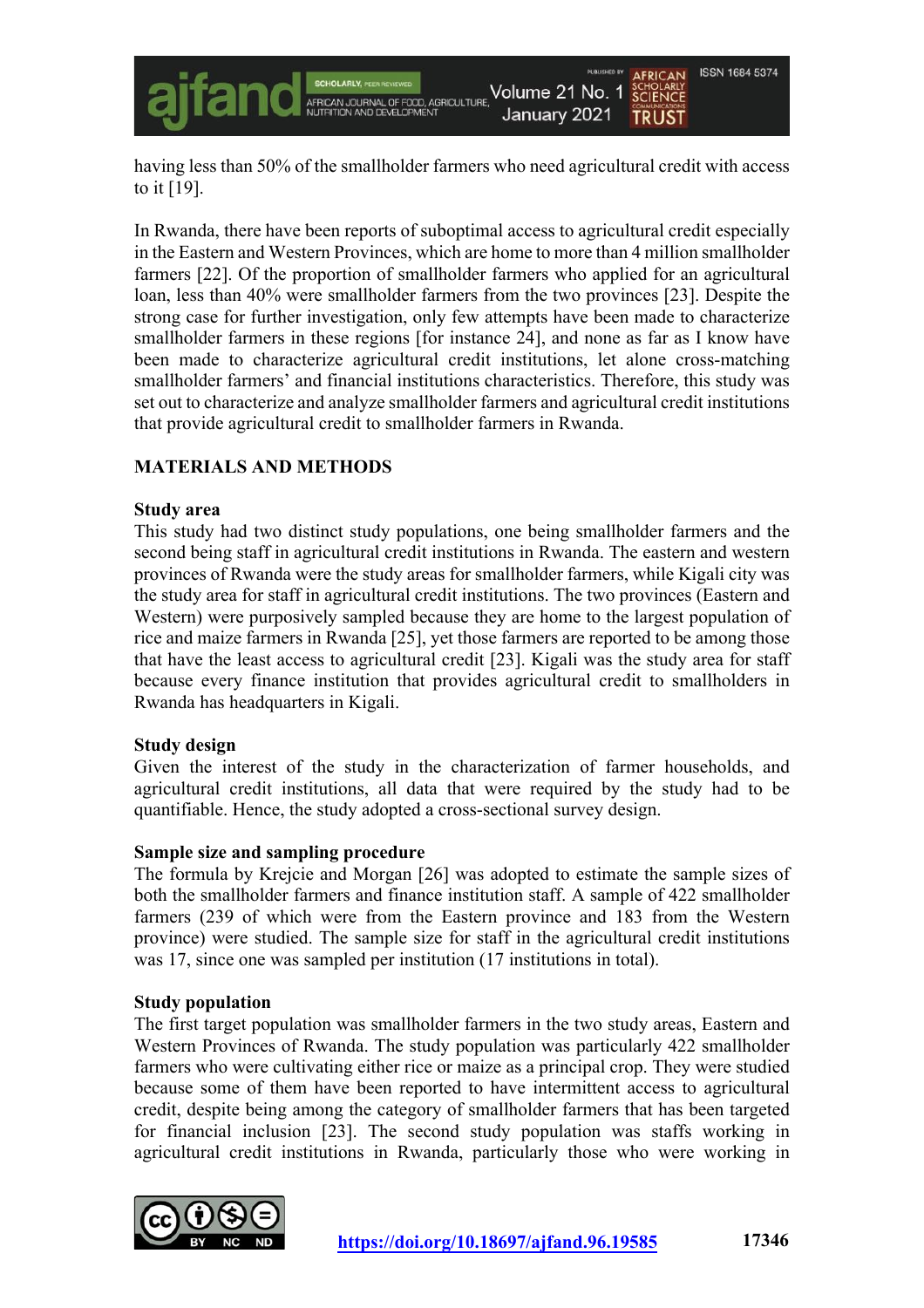administrative positions at the headquarters of each respective finance institution. The study particularly targeted managerial staff (17), and those who were working in the respective loan departments.

The two regions were stratified into two strata: Eastern (Strata 1) and Western (Strata 2) at provincial level, after which simple random sampling was used to sample the districts (4) in each stratum. Each of the four sampled districts per provincial stratum was stratified so that a representative sample of sectors therein could be sampled. Simple random sampling technique was used to sample the sectors so that sampling bias could still be eliminated. The sectors were stratified and cells therein sampled randomly (simple random sampling). Since there was no systematic arrangement of farm households in each of the cells; it was not feasible to use probabilistic methods to sample them. Hence, convenience sampling was used to sample the households. Once a particular household was reached at, the researcher established rapport with the residents and endeavored to establish whether a given household had an eligible member (farmer growing either rice or maize or both as principal crops) for the study before selection and interviewed.

Given that the members of staff who were targeted in the agricultural credit institutions were about 24, of which 17 of them were required, the principal investigator could not use random sampling to sample both the institutions and staff. Therefore, purposive sampling was used to sample the 17 bank staff. To minimise sampling frame error (few potential respondents), each of the staff that were sampled was engaged in a consenting process, and they were assured of ethical upholding and a short participation duration so as to increase the chances of each of them participating.

## **Types of data and methods of collection**

Being quantitative, structured interviews were used to obtain primary data from both the smallholder farmers and finance institution staff. Structured questionnaires were used to capture data from the respondents (smallholder farmers and agricultural credit institutions' staff). The questionnaire for smallholder farmers was designed with two sections (demographic and individual characteristics), and the institutional questionnaire too was designed with two sections (demographic and finance institution characteristics).

#### **Analytical techniques**

The data entry process was started with the entry of all variable labels and according each of them with appropriate values in SPSS version 25. It is within that software that principal component and cluster analysis were conducted. Smallholder farmer characterization was done by using two consecutive multivariate statistical techniques: one being principal component analysis (PCA) and the second being cluster analysis (CA). As per Kaiser's criterion, all factors (demographic, household and institutional characteristics) that had an Eigen value of 1 or greater were retained and considered for cluster analysis. When it came to cluster analysis, one step was used to determine the number of clusters that is the K-means clustering method. Using the K-means method, the principal components determined using the PCA method were fitted and clustering started, following which cluster membership in each cluster was established and reported

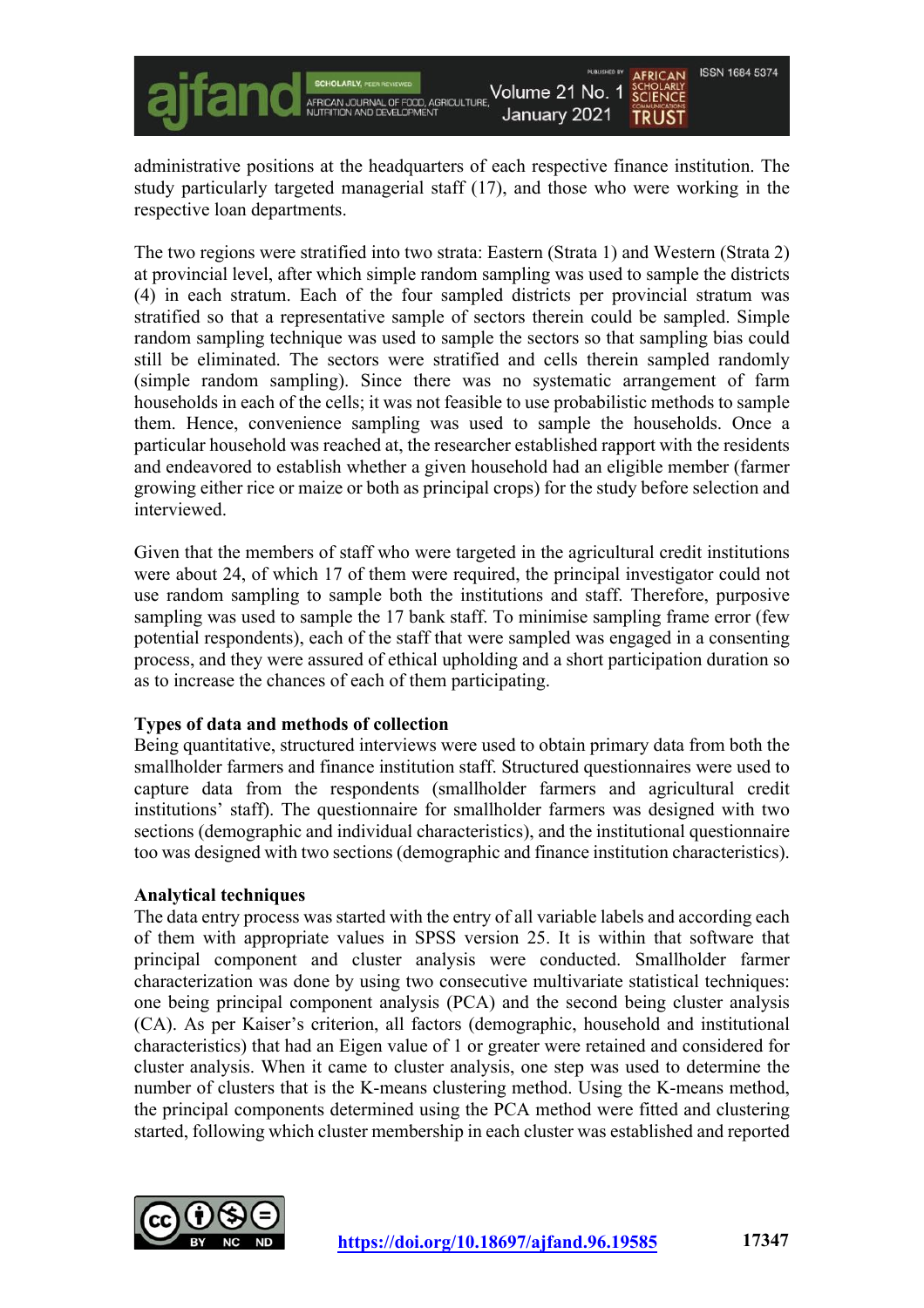

accordingly. However, in order to determine the distribution of each of the principal components in the largest clusters, cross tabulation analysis was also conducted.

## **RESULTS AND DISCUSSION**

#### **Farmer and agricultural credit institution staff characteristics**

More than half of the farmers sampled were male (58.8%), and close to a third of them were youths in the age range of  $29 - 39$  years  $(31.0\%)$ . More than two thirds of the respondents reported that they were the heads of the households (69.9%). For those who were not household heads, more than three quarters of them reported that they were wives (84.0%). More than three quarters of the respondents reported that they had received some form of formal education (84.1%), with more than half of them had attained Primary (Upper) education (56.6%).

More than two thirds of the staff were male (70.5%), married (70.5%) and all were occupying managerial positions (100%) in the institutions that they were sampled at.

#### **Characterization of farms of smallholder farmers in the Eastern and Western Provinces of Rwanda**

Table 1 shows the variables that were considered for principal component analysis. Of the 25 variables, 10 components emerged as principal components with Eigen values greater than 1, as confirmed by the scree plot in Figure 1. The first component [C1], which explains 8.6% of variance, is referred to as off farm activities engaged in by the smallholder farmer. The second component [C2] is the number of children less than five years in the household and the third component [C3] whether farmers had savings in any banking institution.

The fourth component [C4] is the size of land owned. The fifth component [C5] is about the number of plots of own land. Component 6 [C6] refers to the size of the household. The seventh component [C7] concerns receiving formal education. The eighth component [C8] indicates farmer's gender, the ninth component [C9] is whether farmers rent land and the tenth component [C10] shows farmers' experience in agriculture (in years).

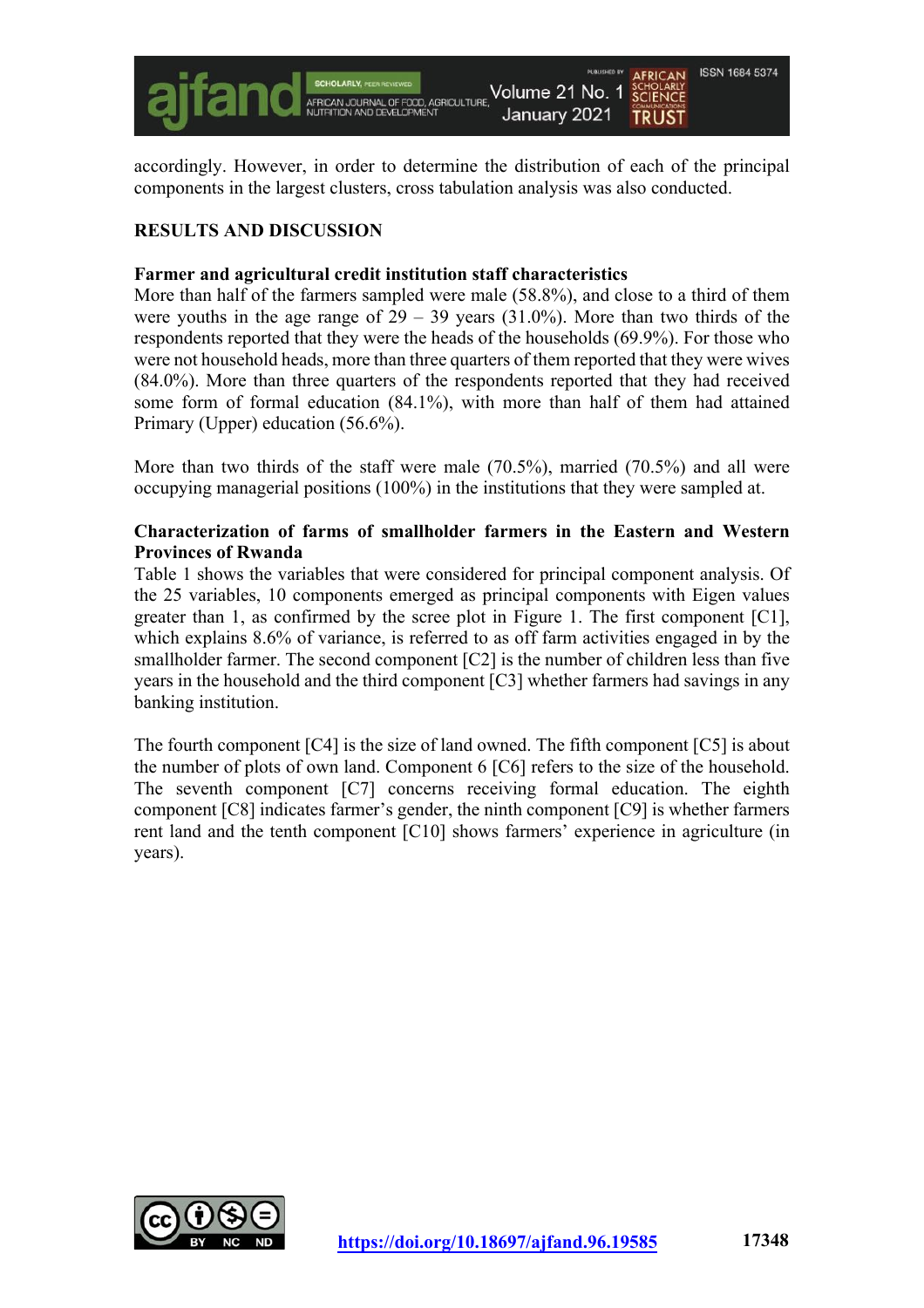

**Figure 1: Scree plot indicating the number of smallholder farmer characteristic variables with Eigen values greater than 1**

Cluster analysis revealed that smallholder farmer households in the two provinces belong to 4 clusters, of which the largest cluster was cluster 1. Using the K-means statistic, cluster membership was analyzed, and the findings showed that cluster one which comprised of 67% of the households sampled is the largest cluster. In order to ascertain the precise descriptions of the smallholder farmers in this cluster, a cross tabulation was run between each of the definitive variables  $(>1)$  in Table 2 and the resultant cluster number of cases from the K – means cluster analysis. The cross-tabulation findings are shown in Table 3. The findings indicate that cluster 1, is made up of mainly households of between 1–5 people, farmers with formal education, cultivatable land not exceeding a hectare, farmers with more than five years of agricultural experience, farmers earning from off-farming activities, with no child under five years of age, and households which rented less than an acre of land.

The first defining characteristic of smallholder households in Rwanda is their household size, similar to findings by in Ghana [27, 28]. The majority of the smallholder farmer households (56.9%) in the Eastern and Western provinces of Rwanda are made up of 1 – 5 people, similar to findings from a Ugandan smallholder farmer's survey [29]. The implication of this finding is that rice and maize smallholder farmers in the Eastern and Western provinces of Rwanda could be having challenges meeting farm labor demands from its household members, which are essential source of labor for smallholder farms that are less than 2 acres. A household with 1 to 5 members typically relates to having two adults (parents), and school-aged children, who cannot contribute to farm labor. Coupled with the fact that access to credit among the farmers is low, and the lack of mechanization, a shortage of cheap household labor could be a factor in explaining the low productivity in rice and maize productions in Rwanda [30, 31].

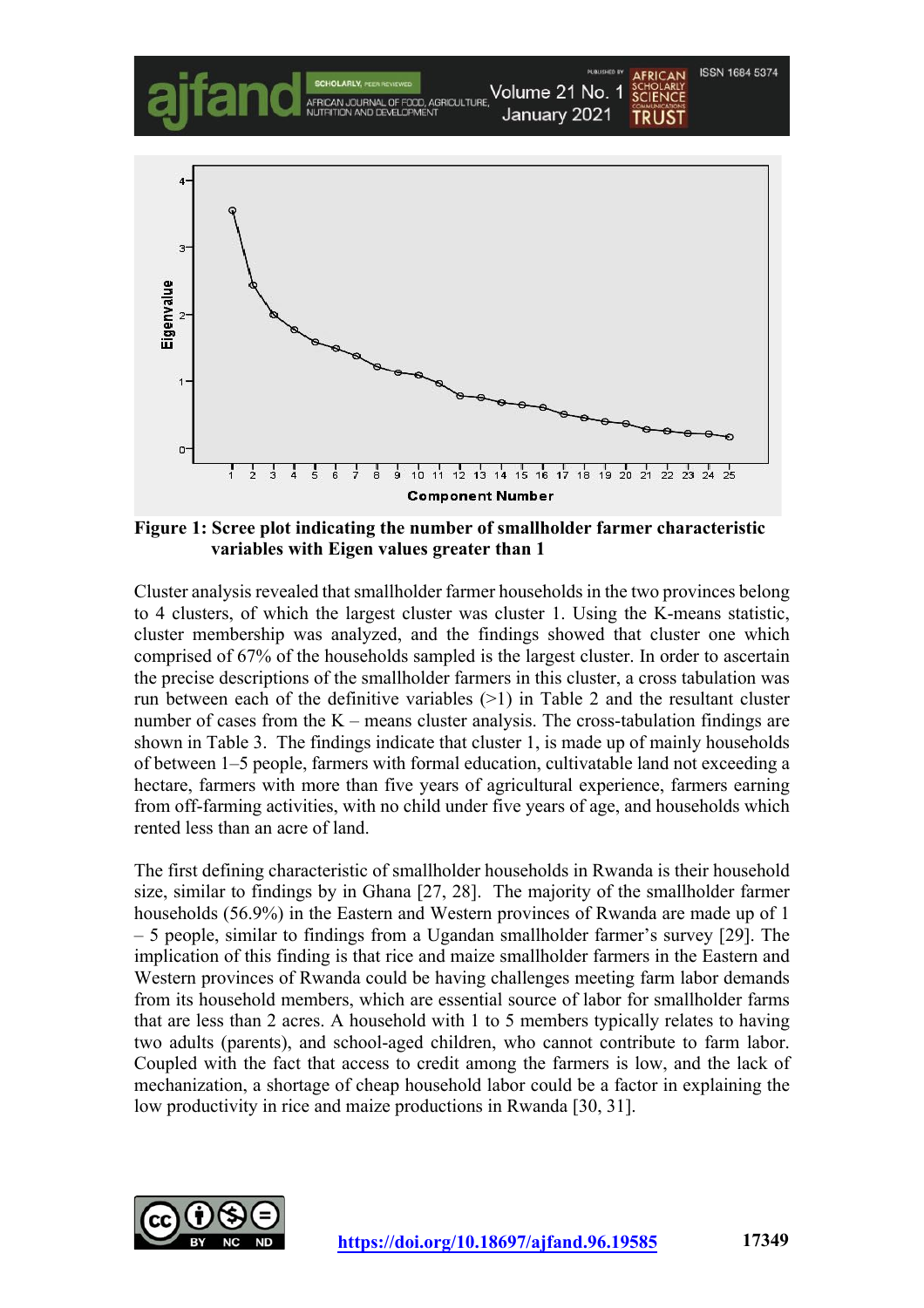

Contrary to the findings in Madagascar [32] and Ferreira in Malawi [33], rice and maize farmers in the Rwanda had all received formal education. Having the majority of the smallholder farmers with formal education could positively influence accessing agricultural credit, all other factors being constant.

Most of the smallholder farmers cultivated less than a hectare of land, similar to findings by Sitko [34] and Larson [35]. This could be one of the factors behind the low access to agricultural credit among smallholder farmers in Rwanda, given that land is used as collateral in credit disbursement. Besides being taken as collateral, a small land size has further negative implications on agricultural productivity. The advantages of agricultural mechanization at a higher scale of production are known to have greater productivity, but such benefits are not feasible on small, scattered plots of land. That can, therefore, make financial institutions whose credit ceilings are based on productivity become hesitant to disburse credit to farmers with small parcels of land. Worse still, the findings showed that even those who rented additional land to supplement their cultivation were renting less than an acre of land. While renting extra land for agribusiness has been acknowledged to be a predictor of higher agricultural productivity, this may not be the case for most of the rice and maize smallholder farmers in Rwanda. That is because even after combining their own and rented land, the size of land would not make a significant difference in productivity given that most of the farmers were not using modern inputs. Similarly, chances of accessing agricultural credit do not increase either, given that land is taken as collateral for agricultural credit only if it is owned [36, 37], and given the marginal increments in productivity, the condition of loan ceiling based on 70% productivity also hampers access.

The other defining characteristic of smallholder farmers in the Eastern and Western provinces was that most of them had smallholder farmer experience of more than five years, which in some studies [38], has been found to be protective of access to credit. Experienced farmers are more likely to have access to more arable land, have adopted (or inclined to) mechanization, and modern farming techniques, and be more aware of the procedural dynamics of obtaining agricultural credit. Therefore, we argue that rice and maize smallholder farmers in Rwanda seem to meet the requisite personal characteristics necessary to access credit.

The findings of this study showed that about a third of the smallholder farmers were engaged in off-farm activities. That is, had other business enterprises besides agriculture from which they obtained income. This characteristic is generally seen as favorable to access to agricultural credit, given that having extra income earnings could serve as a reassurance for credit repayment ability. Off-farm activities have been known to reduce income uncertainty as income from off-farm can be used to reimburse any shortfalls in farm incomes, hence making it less likely for a smallholder farmer to default on agricultural credit payment. Secondly, with off-farm incomes, comes income diversification and smoothing of risks across different activities, which could potentially further reduce income uncertainty and open up opportunities to invest in improved production technologies to enhance agricultural production. Continuing with this logic, it is possible to imagine the increase in agricultural productivity leading into greater

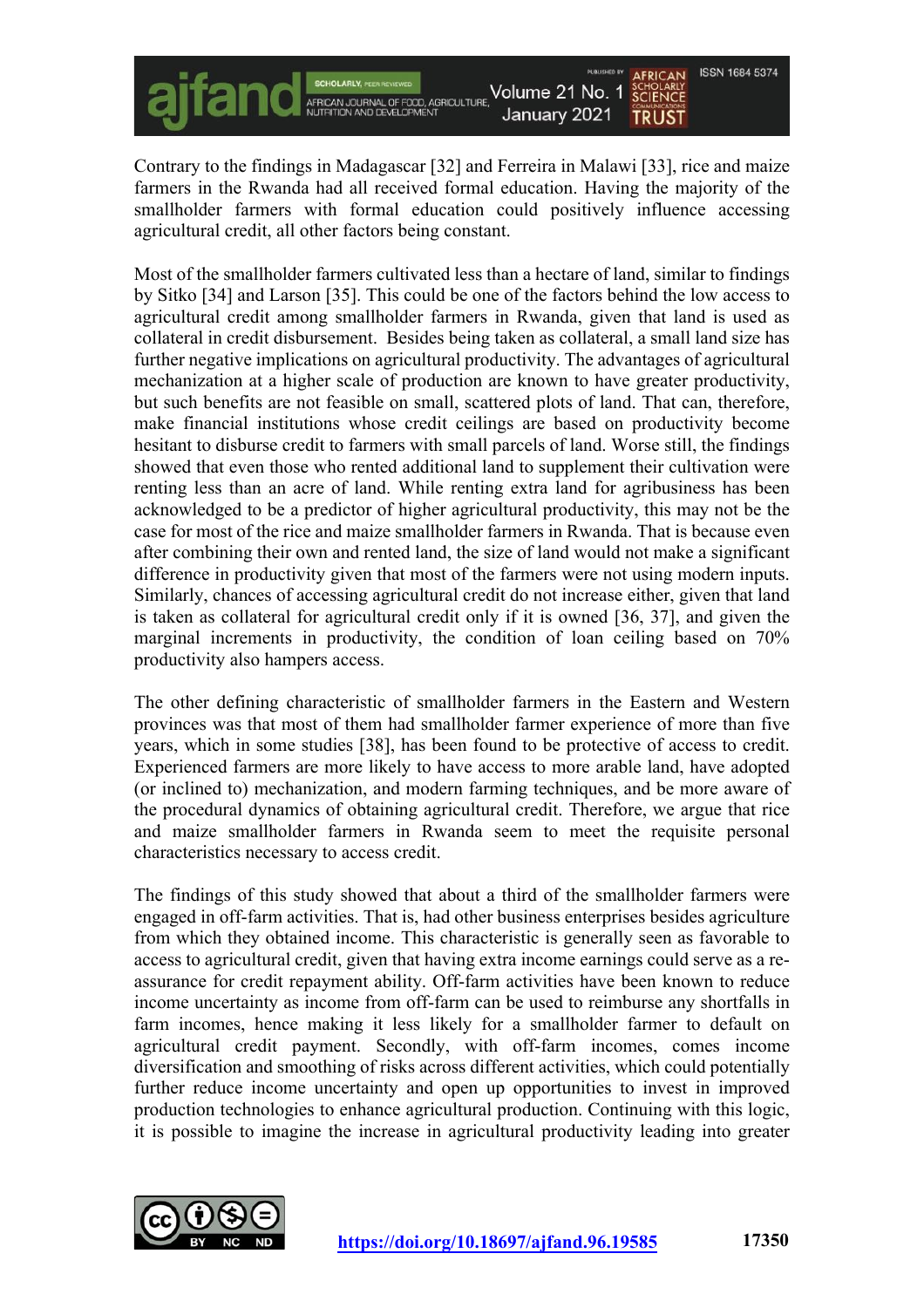

ability to access larger amounts of agricultural credit from institutions that match loan ceilings with the level of agricultural productivity.

The final characteristic that defined the largest cluster of farming households in the study was the absence of children under five years of age. This finding does not necessarily mean that all farm households do not have children, but rather that about 7 in every 10 of those households do not have children in the age of 5 years and below. The other implication of the finding is that about 7 in 10 of the households may be having children between the ages of 6 and 12 years. Such a finding, in the context of agribusiness implies that smallholder farmers potentially had sufficient family farm labor at their disposal. The absence of children in the households means that family members can be considered to be able to provide for farm labor. The findings imply that a considerable proportion of rice and maize smallholder farmers in the eastern and western provinces of Rwanda are less challenged by labor shortages, as has been reported to be the case in some countries. Therefore, even with small plots of land, agricultural productivity can to a large extent be guaranteed as well as income uncertainty, most especially if all the adults in the farm household have an off-farm business. This in turn increases the propensity of such households to access agricultural credit.

### **Characterization of agricultural credit institutions**

Although there would have been 20 variables in the factor loading of financial institutions' characteristics, it was discovered that 6 of them had zero standard deviation and so could not be included in the factor analysis. Therefore, only 14 were included as shown in Table 4. Three principal components defined the basis of financial institution characterization with Eigen values above 1. Three principal components in the factors were loaded, as illustrated by the scree plot in Figure 2



**Figure 2: Scree plot indicating the number of finance institution characteristic variables with Eigen values greater than 1**

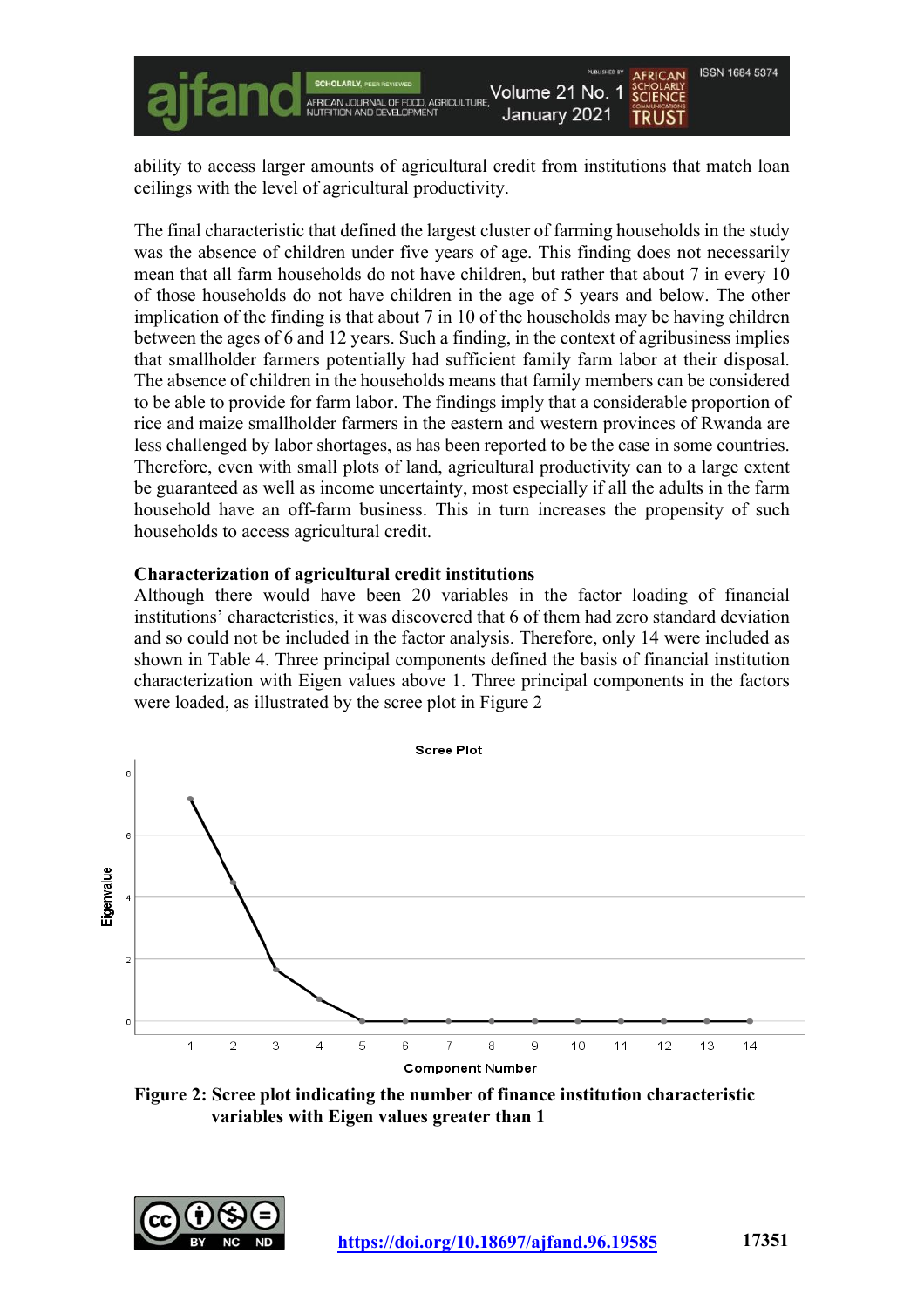Component 1 (C1) of the three principal components (Table 4) is correlated with characteristics including; 1) the duration of financial service provision, 2) requirements for accessing credit, 3) type of targeted agricultural credit, 4) the number of smallholder farmers who apply for agricultural credit annually, 5) whether the institutions have any established ceiling rates for lending to farmers, 6) whether the institutions require any collateral from borrowers, 7) the form of collateral usually required before loan disbursement, and lastly 8) the mechanisms or measures established for loan defaulters. This component is defined as the mechanisms or measures established for loan defaulters  $(r = 0.945)$ .

A<br>AFRICAN JOURNAL OF FOOD, AGRICULTURE,<br>NUTRITION AND DEVELOPMENT

Volume 21 No. 1

January 2021

**ISSN 1684 5374** 

**SCHOLARLY** 

**TRUST** 

Component 2 (C2) is correlated with 1) type of agricultural credit institution, 2) the number of farmers who applied for agricultural credit annually, 3) the form of collateral usually required, 4) the length of payback period for agricultural credit, and 5) the perception of agricultural risk. The component is more correlated with the length of payback period for agricultural credit, which is its defining variable  $(r = 0.988)$ .

Component 3 (C3) is defined by variables including, 1) the provision of any targeted agricultural credit to farmers producing maize and rice, and 2) the interest rate to borrowers. The component is strongly correlated with the provision of targeted agricultural credit to the maize and rice farmers  $(r = 0.916)$ .

Going by the K-means clustering and the cluster membership provided in Table 4, cluster 2 comprised the biggest cluster, with all the three earlier identified principal components remaining important in the cluster (Table 5). To determine the distribution of the principal components identified earlier, in cluster 2, a cross-tabulation was also run between the components and the cluster number of cases (Table 6). Cluster 2 is made up of financial institutions that have refinancing, rescheduling, and foreclosure, as the mechanisms or measures established for managing loan defaults (78.6%), whose loan payback period is variable (not fixed) (57.1%), and those that provide targeted agricultural credit to farmers (64.3%) (Table 6).

In Rwanda, the agricultural credit institutions employ both on-balance sheet (internal) and off-balance sheet (external) mechanisms to reduce stock of non-performing loans [39]. However, based on the three prominent mechanisms that were observed in this study, two are internal recovery mechanisms and one is an external write-off mechanism. Therefore, agricultural credit institutions in Rwanda employ a mix of strategies to manage high risk loans, from which they can flexibly select depending on the conditions, hence making the institutions more adaptive in managing potentially high-risk loans, even in the context of smallholder farmers. For instance, the on-balance sheet mechanism of refinancing allowed farmers to get an additional loan to service the old one, which could in certain condition even reduce interest rate. This mechanism could not only enhance loans management, but could also send a positive message (and reassure) to farmers that on-balance sheet approaches could help farmers' gradual pay off loans over the medium- to long-term.

However, the findings further indicate that the agricultural credit institutions considering using only on-balance sheet mechanisms could be seen negatively by smallholder

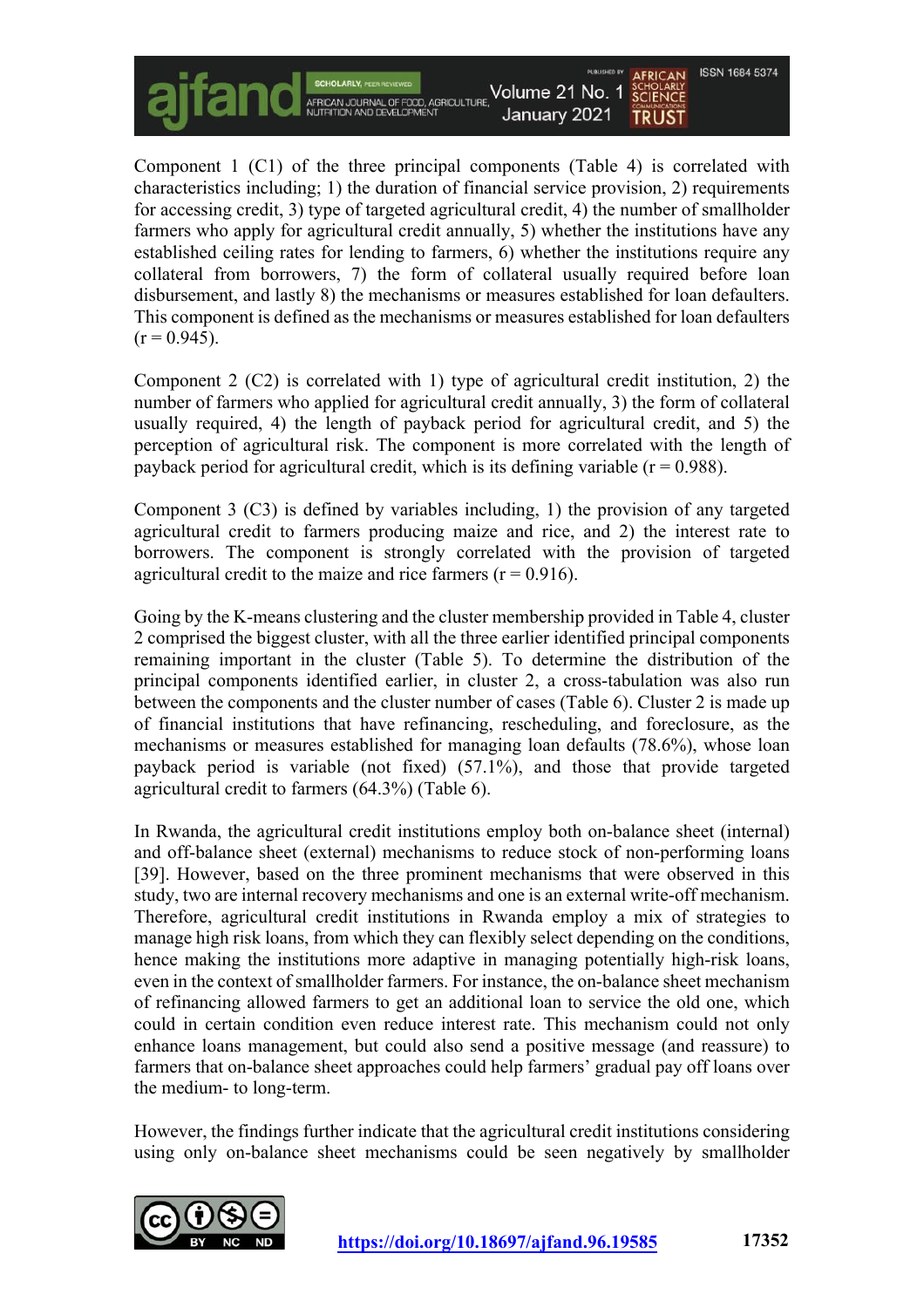

farmers. This is because when farmers have to put some of their land as collateral, they are hesitant to access credit from an institution that emphasizes using of restructuring, liquidation, or foreclosure activities in case of default. With such sanctioning mechanisms, the risk of losing one's collateral, in this case land can be heightened, which for a smallholder farmer would be a significant dissuader. This could be one of the reasons why access to credit among smallholder farmers in Rwanda could still be low.

Another key feature that defined the institutions was the targeted agricultural credit for farmers, which means that most agricultural credit institutions in the country provided direct or indirect financing. This is an indication that agricultural credit institutions are by and large aware of their role in promoting the investment and development of the agricultural sector. However, the finding indicated that between direct financing and agricultural input premiums, most of the institutions had the latter on offer. The implication of this is that most agricultural credit institutions require a smallholder farmer to have a certain amount of money for purchase of inputs, upon which premiums can be provided to enable the smallholder farmer's purchase whatever they want to. Thus, agricultural input premiums, although quite enabling, are evidently limited to smallholder farmers who already have cash and savings at bank, which is not always the case for most of the smallholder farmers who have no off-farm activities, and own small pieces of land.

With the presence of only such a kind of financing strategy in most available institutions and not a variety of smallholder tailored strategies, interest in accessing credit from thereat can be reduced. This could also in part be behind the findings that most of the institutions receive smallholder loan applications that constitute less than 1% of the country's smallholder farmer population. Therefore, the majority of the smallholder farmers are missing out on the numerous advantages of direct financing including loans for land purchases, loans for pre-harvest and post-harvest activities, loans for agriculture and allied activities, loans for purchase and distribution of fertilizers, pesticides, seeds, loans, loans to farmers through Primary Agricultural Credit Societies (PACS), loans to cooperative societies, loans for construction and running of storage facilities (warehouses, market yards, and silos). There could be a number of reasons behind the non-availability of both direct financing strategies for smallholder farmers, chief among which could be asymmetry of information on the part of the institutions, as a result of high-risk profiling of default amongst the rural population. The lack of direct and indirect financing strategies could also be, in part, responsible for the sub-optimal amounts of rice and maize domestic production. Given that such financing strategies include the provision of farmers with improved/modern inputs, and it also includes preharvest financing, short of which, productivity may be reduced.

The other characteristic that defined agricultural credit institutions in Rwanda was that nearly all of them have variable credit repayment periods. This finding implies that despite the use of mostly on-balance sheet credit default prevention mechanisms, and the relatively lower embracement of direct financing, the institutions in Rwanda provide input premiums and other forms of generic agricultural credit at non-fixed repayment periods. This could be a significant trigger for, and subsequent access to agricultural credit among smallholder farmers, most of whom make sales and profit at harvest. For

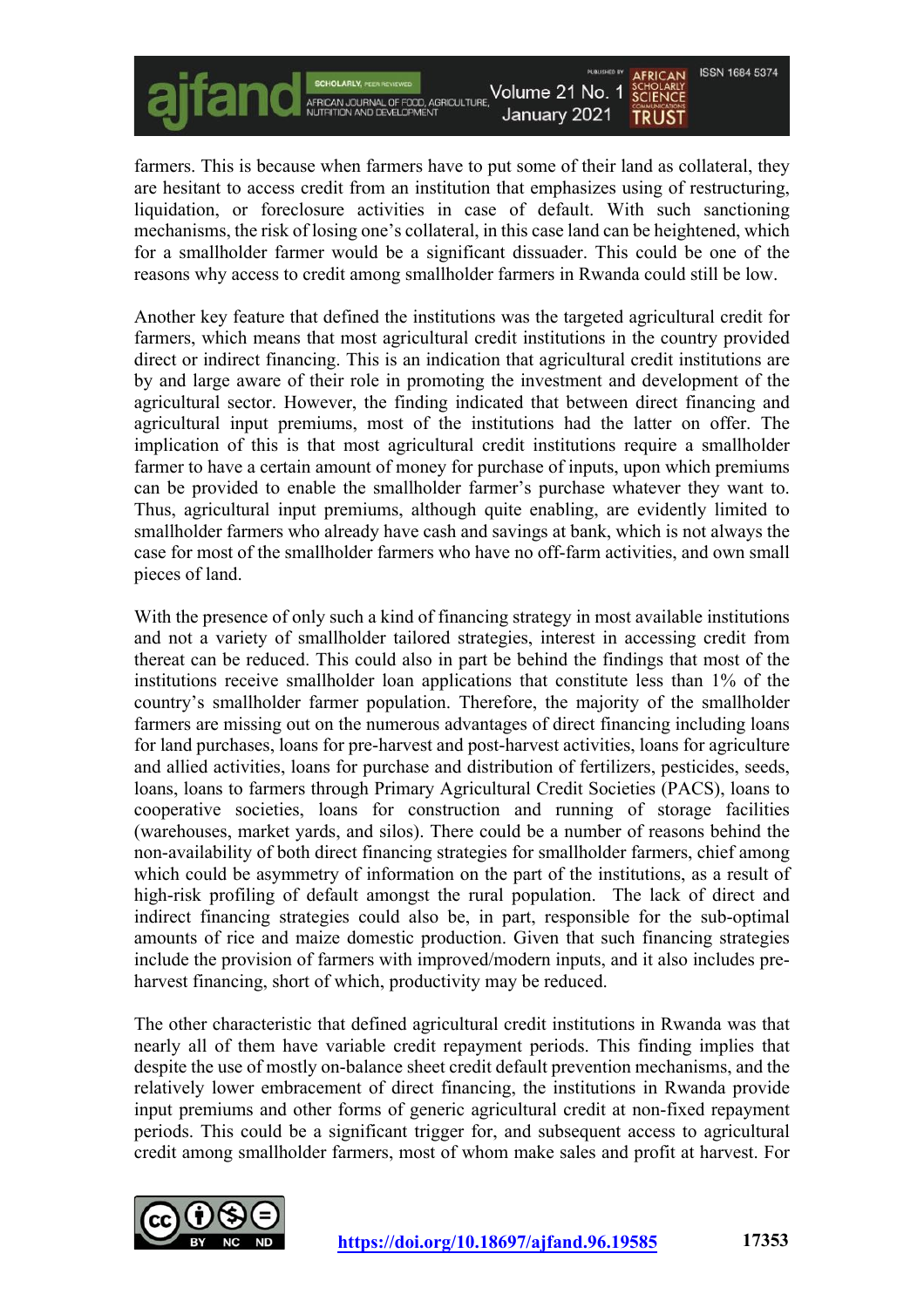

rice and maize farmers, the delay can be up to 5 to 7 months depending on the size of land and volume of harvest. Also, with a non-fixed repayment period, farmers can service their loans within a month of acquiring it, thus lowering costs spent on interest rates, which in its self can also be a significant advantage, if the farmers are made aware of it.

## **CONCLUSION**

Smallholder farmers in the Eastern and Western provinces of Rwanda are characterized as follows: male-headed households with some ownership of land, educated, cultivating less than a hectare of land, have farming experience of five years and more, engage in other off-farm economic activities, with no dependents under five years of age, and renting less than an acre of land. The financial institutions which provide agricultural credit to these farmers were found to have the following characteristics: have mechanisms or measures established for managing loan defaults (with the majority using refinancing, rescheduling, and collateral release), with variable (and not fixed) loan payback options, and provide targeted agricultural credit such as agricultural input premium.

As the typology of smallholder farmers in Rwanda reveals, it is evident that the education of smallholder farmers and ownership of land with substantial farming experience enables them to access agricultural credit. This should let proprietors of agricultural credit institutions know that the commonly-held view of famers being in the high-risk category needs to be re-evaluated.

From an institutional perspective, it is suggested that the institutions consider adjusting agricultural credit disbursement and management strategies to broaden their portfolios. Some of the examples of adjustments that may be considered include: the adoption of both on-balance sheet and off-balance sheet credit management strategies, use of foreclosure as a last resort and not as the primary recovery strategy, and instead, adopting a refinancing strategy in cases of risk of default. Doing so will help reduce some of the uncertainty that most smallholder farmers have and their reluctance to take on loans for the fear of the likelihood of foreclosure.

It is necessary for agricultural credit institutions that have not yet adopted the targeted agricultural credit to smallholder farmers in the country to do so. Financing options such as matching grants, technical assistance, direct financing, input premiums and inputbased finance improve not only access to the credit market but they also have a positive and significant influence on agricultural productivity. Given the premise that such financing will increase the use of productivity-enhancing inputs, and that the increased productivity and income of the smallholders will help pay back the loan, this could generate a positive amplifying effect by increasing loan applications on the part of the farmers and with more payout from the institutions, which will create more confidence and lower the perception of risk or chance of default. Agricultural credit institutions should also consider carrying out more marketing campaigns and sensitization drives in rural areas to inform farmers about direct and indirect financing options that are already available. Most of the farmers in our study had no idea of such information.

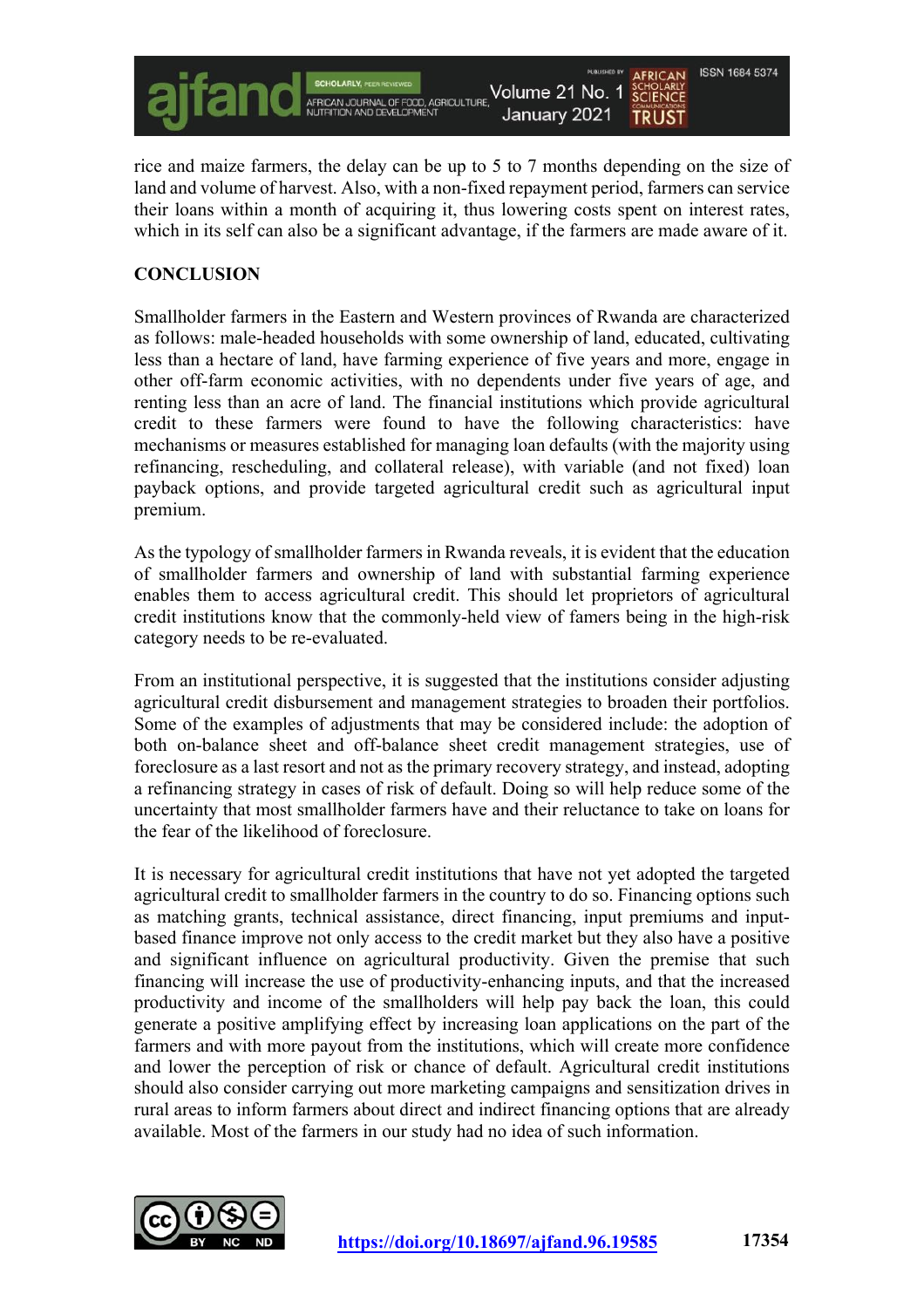

While non-fixed credit repayment periods appeal to many smallholder farmers, it is currently offered by about half of the agricultural credit institutions in Rwanda. Thus, more agricultural credit institutions could consider having not only fixed term credit offers but also variable time loan repayment conditions which could further lower the barrier to access to credit for rice and maize smallholder farmers.

#### **ACKNOWLEDGEMENTS**

The authors are grateful to the Regional Forum for Capacity Building in Agriculture (RUFORUM) for financial support especially during data collection in Rwanda. The smallholder farmers and agricultural credit institutions were collaborative and shared at liberty the necessary information. We truly express our sincere thanks for their valuable time and necessary support that made this research successful. Finally, the authors appreciate Dr. Sung Kyu Kim for reviewing and commenting the earlier draft of this manuscript.

## **CONFLICT OF INTEREST**

The authors declare that there was no conflict of interest in this study.

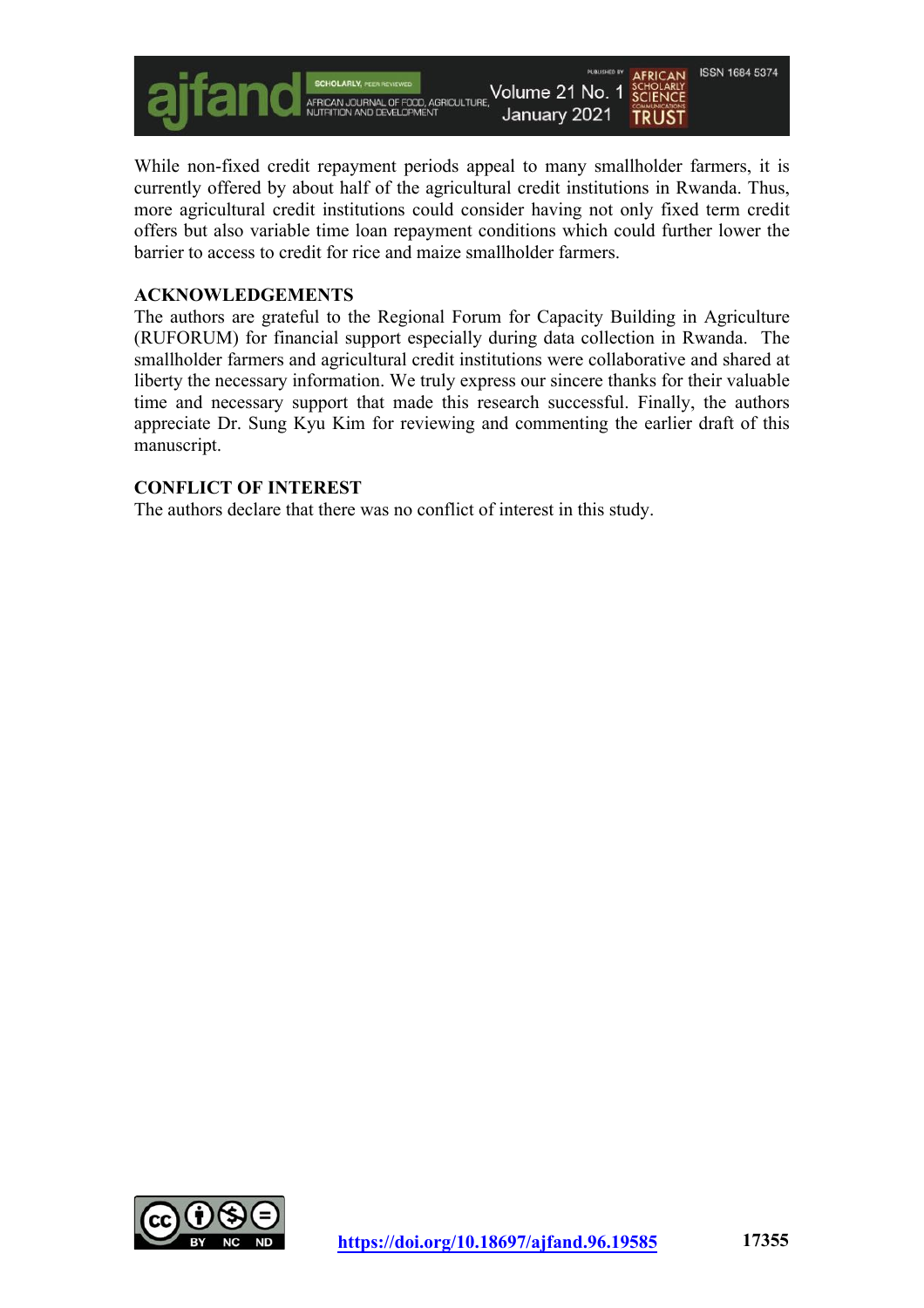SCHOLARLY, PER REVIEWED AGRICULTURE VOLUME 21 No. 1 SCHOLARLY AFRICAN AGRICULTURE VOLUME 21 No. 1 SCHOLARLY

ISSN 1684 5374

# **Table 1: Principal component analysis [Farm typologies]**

| Factor                                | C1       | C <sub>2</sub> | C <sub>3</sub> | C <sub>4</sub> | C <sub>5</sub> | C6       | C7       | C8       | C9       | C10      |
|---------------------------------------|----------|----------------|----------------|----------------|----------------|----------|----------|----------|----------|----------|
| Received formal education             | $-0.104$ | 0.144          | $-0.023$       | 0.020          | 0.033          | $-0.155$ | 0.821    | $-0.089$ | 0.072    | $-0.055$ |
| Size of household                     | $-0.076$ | $-0.119$       | 0.008          | 0.062          | $-0.010$       | 0.780    | $-0.194$ | 0.066    | $-0.057$ | $-0.027$ |
| Household members provide labor       |          |                |                |                |                |          |          |          | 0.069    |          |
| for cultivation                       | $-0.017$ | 0.339          | 0.286          | 0.148          | 0.304          | $-0.497$ | $-0.459$ | $-0.155$ |          | 0.030    |
| Number of household<br>member         |          |                |                |                |                |          |          |          |          |          |
| working on farm                       | $-0.044$ | 0.439          | 0.069          | $-0.293$       | 0.113          | 0.582    | 0.073    | $-0.135$ | 0.122    | 0.030    |
| Household head participates in off-   |          |                |                |                |                |          |          |          |          |          |
| farm activities                       | 0.002    | 0.330          | 0.131          | 0.056          | 0.147          | 0.061    | $-0.031$ | 0.408    | $-0.443$ | $-0.037$ |
| Off farm activities                   | 0.765    | 0.043          | $-0.015$       | $-0.020$       | $-0.130$       | $-0.039$ | $-0.064$ | $-0.152$ | 0.029    | $-0.052$ |
| Number of children under five years   | $-0.079$ | $-0.743$       | 0.062          |                | 0.017          | 0.122    |          |          | $-0.064$ | 0.057    |
| in household                          |          |                |                | $-0.031$       |                |          | $-0.257$ | $-0.154$ |          |          |
| Duration as smallholder farmer        | $-0.134$ | 0.170          | 0.001          | 0.169          | $-0.009$       | 0.126    | $-0.217$ | 0.085    | $-0.037$ | 0.705    |
| Own the piece of land cultivated on   | 0.031    | $-0.251$       | $-0.116$       | 0.192          | 0.505          | $-0.071$ | 0.096    | 0.264    | $-0.295$ | 0.298    |
| Kind of crops periodically cultivated | 0.214    | 0.117          | $-0.138$       | 0.080          | 0.806          | $-0.167$ | $-0.032$ | 0.008    | 0.050    | 0.053    |
| Have any other source of income,      | 0.082    | $-0.076$       | 0.556          | 0.051          | $-0.017$       | 0.244    | 0.393    | 0.354    | $-0.227$ | $-0.124$ |
| besides agribusiness                  |          |                |                |                |                |          |          |          |          |          |
| Where farmer saves money              | 0.008    | $-0.124$       | 0.809          | 0.225          | $-0.092$       | $-0.025$ | $-0.212$ | $-0.024$ | 0.051    | $-0.039$ |
| Household own land for farming        | $-0.118$ | $-0.137$       | 0.141          | 0.083          | 0.809          | 0.177    | $-0.011$ | $-0.163$ | $-0.037$ | $-0.109$ |
| Size of land owned                    | 0.133    | 0.107          | $-0.082$       | 0.827          | 0.186          | $-0.007$ | 0.171    | 0.043    | $-0.049$ | 0.101    |
| Household currently renting any       |          | 0.072<br>0.000 | 0.020          | 0.118          | 0.006          | $-0.014$ | 0.022    | 0.106    | 0.856    | $-0.031$ |
| land for farming                      |          |                |                |                |                |          |          |          |          |          |
| Size of land rented                   | $-0.382$ | $-0.283$       | 0.292          | 0.054          | $-0.083$       | 0.016    | 0.312    | $-0.101$ | 0.409    | 0.362    |
| Number of crop types grown            | 0.352    | 0.016          | $-0.047$       | $-0.179$       | 0.066          | $-0.274$ | 0.172    | $-0.068$ | 0.051    | 0.624    |
| Produce maize or rice or both         | 0.292    | 0.364          | $-0.382$       | 0.032          | 0.101          | $-0.387$ | $-0.317$ | 0.238    | 0.039    | $-0.006$ |
| Use any chemical inputs during        | 0.347    | 0.435          | $-0.313$       | $-0.429$       | 0.153          | $-0.254$ | $-0.087$ | 0.026    | 0.176    | 0.072    |
| cultivation                           |          |                |                |                |                |          |          |          |          |          |
| Use any biological inputs during      | 0.540    | $-0.008$       | $-0.208$       | 0.008          | 0.071          | 0.035    | 0.038    | 0.603    | 0.180    | 0.024    |
| cultivation                           |          |                |                |                |                |          |          |          |          |          |
| Cropping systems usually practiced    | 0.004    | 0.018          | $-0.093$       | $-0.806$       | $-0.088$       | 0.088    | 0.178    | 0.127    | $-0.218$ | 0.009    |
| Practice terrace farming              | 0.718    | $-0.056$       | $-0.082$       | 0.145          | 0.223          | $-0.085$ | $-0.037$ | 0.001    | $-0.117$ | 0.079    |
| Farmer gender                         | 0.264    | $-0.021$       | $-0.072$       | 0.104          | 0.146          | 0.015    | 0.088    | $-0.710$ | $-0.017$ | $-0.037$ |
| Current age                           | $-0.126$ | 0.730          | $-0.046$       | 0.079          | $-0.196$       | 0.040    | $-0.130$ | $-0.110$ | $-0.133$ | 0.298    |
| of<br>Member<br>farmers'<br>any       | 0.301    | $-0.097$       | $-0.727$       | 0.319          | $-0.105$       | 0.054    | $-0.070$ | 0.006    | $-0.054$ | $-0.070$ |
| organization / cooperative/tontine    |          |                |                |                |                |          |          |          |          |          |
| <b>Cumulative percentage</b>          | 8.689    | 17.158         | 26.839         | 33.219         | 40.924         | 47.679   | 54.011   | 59.927   | 65.641   | 70.720   |

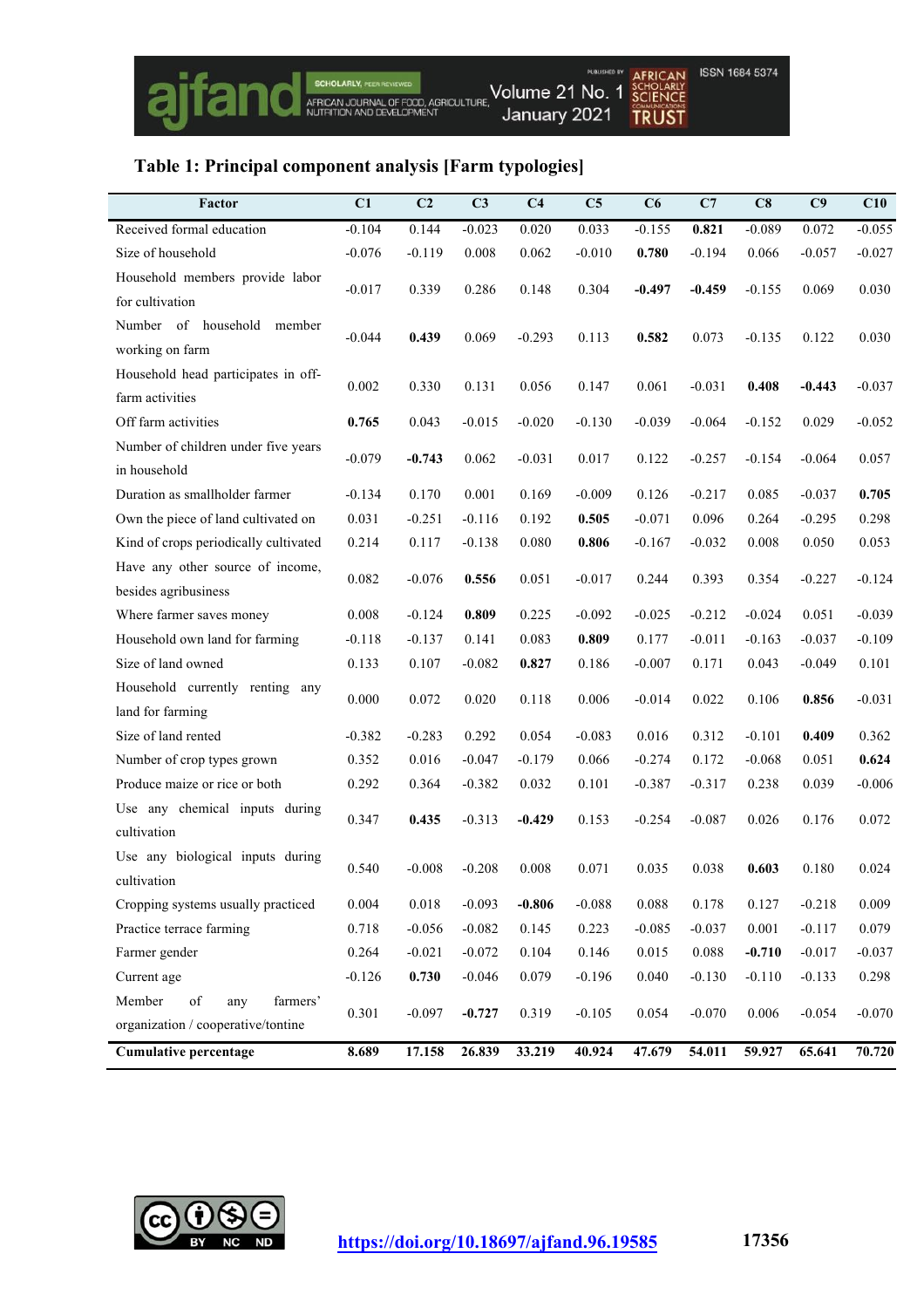

## **Table 2: Final cluster centers**

|                                                     | <b>Cluster</b> |                |      |                         |  |
|-----------------------------------------------------|----------------|----------------|------|-------------------------|--|
| <b>Variables</b>                                    | 1              | $\overline{2}$ | 3    | $\overline{\mathbf{4}}$ |  |
| Size of household                                   | 1.50           | 1.40           | 2.00 | 1.64                    |  |
| Received any formal education                       | 1.43           | 1.00           | 0.67 | 0.82                    |  |
| Size of land owned during the past 12<br>months     | 3.14           | 2.40           | 3.33 | 2.91                    |  |
| Respondent's gender                                 | 0.59           | 0.80           | 1.00 | 0.55                    |  |
| Duration as smallholder farmer                      | 6.93           | 3.60           | 7.00 | 7.00                    |  |
| Where farmer usually saves money                    | 1.09           | 1.80           | 1.67 | 4.14                    |  |
| Off farm activities engaged in                      | 2.64           | 2.80           | 4.33 | 2.18                    |  |
| Household owns land for farming                     | 0.97           | 1.00           | 1.00 | 1.00                    |  |
| Number of children under five years in<br>household | 1.71           | 2.00           | 4.67 | 2.00                    |  |
| Size of land household is renting                   | 2.33           | 1.40           | 3.33 | 2.82                    |  |

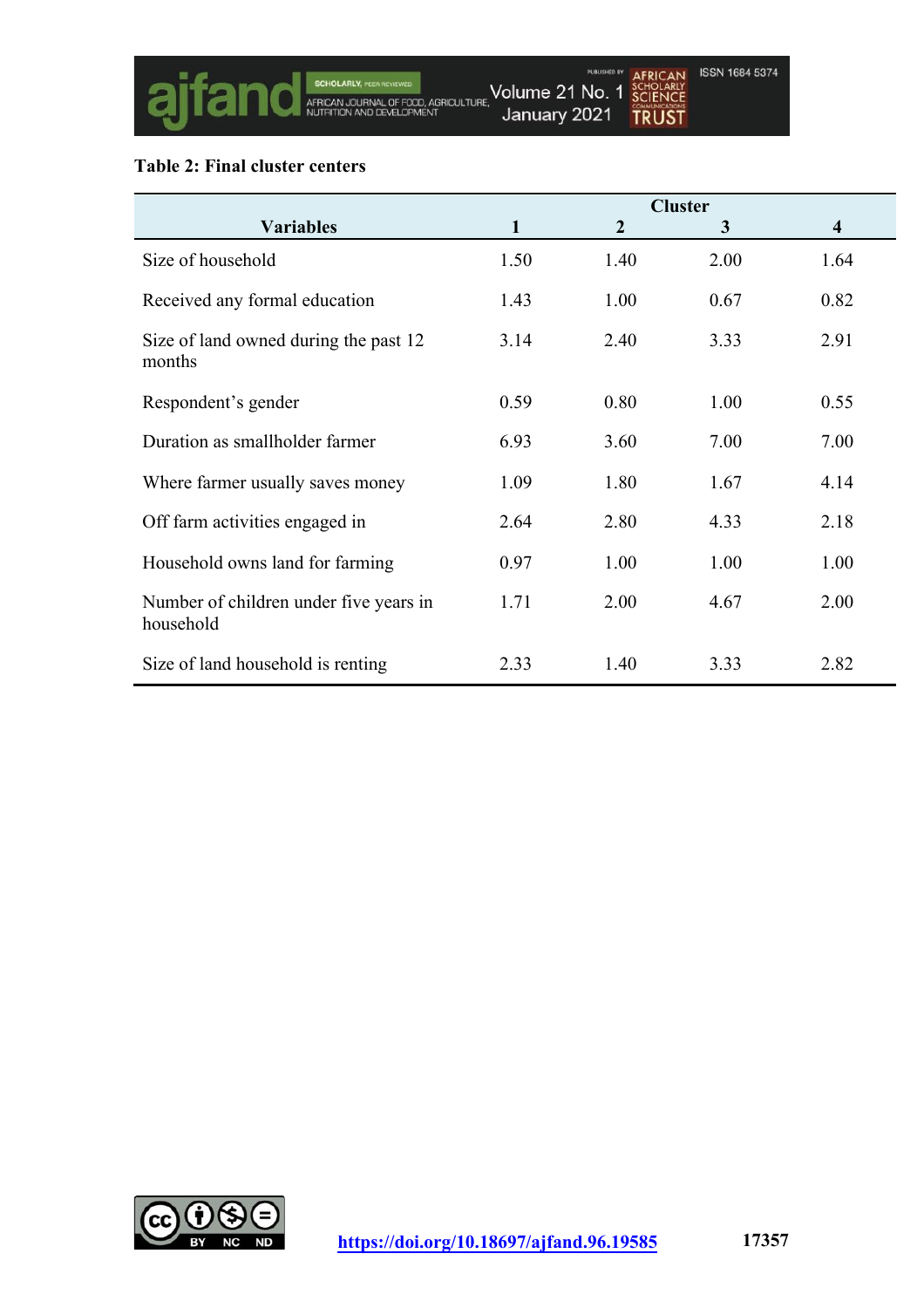

## **Table 3: Cross tabulation for the description of cluster members in the largest cluster (Cluster 1)**

|                                                     | <b>Cluster number of cases</b> |                  |                  |                  |  |
|-----------------------------------------------------|--------------------------------|------------------|------------------|------------------|--|
| Variable                                            | <b>Cluster 1</b>               | <b>Cluster 2</b> | <b>Cluster 3</b> | <b>Cluster 4</b> |  |
| <b>Size of household</b>                            |                                |                  |                  |                  |  |
| $1 - 5$                                             | 33(56.9%)                      | $3(60.0\%)$      | $1(33.3\%)$      | $9(40.9\%)$      |  |
| $6 - 10$                                            | $21(36.2\%)$                   | $2(40.0\%)$      | $1(33.3\%)$      | 12(54.5%)        |  |
| More than 10                                        | $4(6.9\%)$                     | $0(0.0\%)$       | $1(33.3\%)$      | $1(4.5\%)$       |  |
| Receive any form of formal education                |                                |                  |                  |                  |  |
| No                                                  | $4(6.9\%)$                     | $0(0.0\%)$       | $1(33.3\%)$      | $4(18.2\%)$      |  |
| Yes                                                 | 54(93.1%)                      | $5(100.0\%)$     | 2(66.7%)         | $18(81.8\%)$     |  |
|                                                     |                                |                  |                  |                  |  |
| <b>Land size owned</b>                              |                                |                  |                  |                  |  |
| $0 - 0.1$ ha                                        | $5(8.6\%)$                     | $2(40.0\%)$      | $0(0.0\%)$       | 6(27.3%)         |  |
| $0.1 - 0.19$ ha                                     | $15(25.9\%)$                   | $0(0.0\%)$       | $1(33.3\%)$      | $1(4.5\%)$       |  |
| $0.2 - 0.49$ ha                                     | $14(24.1\%)$                   | $2(40.0\%)$      | $1(33.3\%)$      | 5(22.7%)         |  |
| $0.5 - 0.99$ ha                                     | $15(25.9\%)$                   | $1(20.0\%)$      | $0(0.0\%)$       | $9(40.9\%)$      |  |
| 1-1.99 ha                                           | $9(15.5\%)$                    | $0(0.0\%)$       | 1(33.3%          | $1(4.5\%)$       |  |
| Work experience in smallholder farming              |                                |                  |                  |                  |  |
| One year                                            | $0(0.0\%)$                     | $1(20.0\%)$      | $0(0.0\%)$       | $0(0.0\%)$       |  |
| Two years                                           | $0(0.0\%)$                     | $1(20.0\%)$      | $0(0.0\%)$       | $0(0.0\%)$       |  |
| Three years                                         | $0(0.0\%)$                     | $2(40.0\%)$      | $0(0.0\%)$       | $0(0.0\%)$       |  |
| Four years                                          | $0(0.0\%)$                     | $(1(20.0\%)$     | $0(0.0\%)$       | $0(0.0\%)$       |  |
| Five years                                          | $4(6.9\%)$                     | $0(0.0\%)$       | $0(0.0\%)$       | $0(0.0\%)$       |  |
| Above five years                                    | 54(93.1%)                      | $0(0.0\%)$       | $3(100.0\%)$     | 22(100.0%)       |  |
| Off farm activities                                 |                                |                  |                  |                  |  |
| Casual labor                                        | 16(27.6%)                      | $0(0.0\%)$       | $0(0.0\%)$       | $10(45.5\%)$     |  |
| Salaried                                            | $9(15.5\%)$                    | $3(60.0\%)$      | $0(0.0\%)$       | $4(18.2\%)$      |  |
| <b>Business</b>                                     | $14(24.1\%)$                   | $0(0.0\%)$       | $0(0.0\%)$       | $3(13.6\%)$      |  |
| Livestock                                           | $18(31.0\%)$                   | $2(40.0\%)$      | $2(66.7\%)$      | $4(18.2\%)$      |  |
| Driver                                              | $1(1.7\%)$                     | $0(0.0\%)$       | $1(33.3\%)$      | $1(4.5\%)$       |  |
| Number of children under five years in<br>household |                                |                  |                  |                  |  |
| None                                                | $27(46.6\%)$                   | $1(20.0\%)$      | $0(0.0\%)$       | $8(36.4\%)$      |  |
| One                                                 | 22(37.9%)                      | $3(60.0\%)$      | $0(0.0\%)$       | 6(27.3%)         |  |
| Two                                                 | $8(13.8\%)$                    | $1(20.0\%)$      | $1(33.3\%)$      | $8(36.4\%)$      |  |
| Three                                               | $1(1.7\%)$                     | $0(0.0\%)$       | $1(33.3\%)$      | $0(0.0\%)$       |  |
| More than five                                      | $0(0.0\%)$                     | $0(0.0\%)$       | $1(33.3\%)$      | $0(0.0\%)$       |  |
|                                                     |                                |                  |                  |                  |  |
| Household renting any land for farming              |                                |                  |                  |                  |  |
| No                                                  | $4(6.9\%)$                     | $0(0.0\%)$       | $0(0.0\%)$       | $1(4.5\%)$       |  |
| Yes                                                 | 54(93.1%)                      | $5(100.0\%)$     | $3(100.0\%)$     | 21(95.5%)        |  |

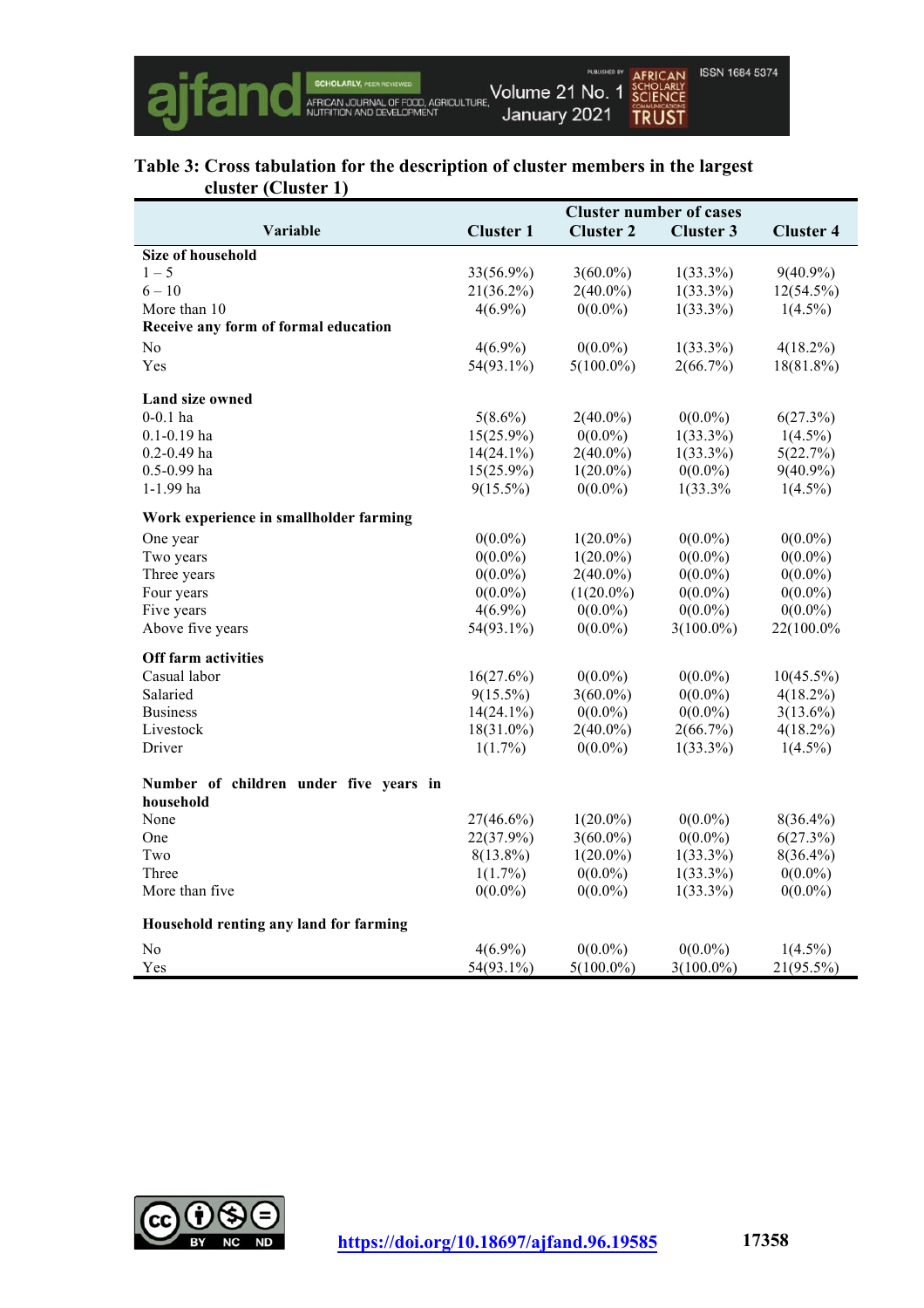## **Table 4: Principal component analysis [For agricultural credit institutions]**

|                                                                           | Component |                |                |
|---------------------------------------------------------------------------|-----------|----------------|----------------|
| Factor                                                                    | C1        | C <sub>2</sub> | C <sub>3</sub> |
| Type of financing institution                                             | $-0.049$  | $-0.994$       | $-0.082$       |
| Duration of providing financial services to Rwandans                      | $-0.583$  | 0.064          | $-0.113$       |
| Requirements for accessing credit from institution                        | 0.758     | $-0.438$       | 0.465          |
| Targeted agricultural credit to the smallholder farmers producing Maize   | $-0.081$  | 0.377          | 0.916          |
| and Rice                                                                  |           |                |                |
| Type of targeted agricultural credit                                      | $-0.925$  | 0.290          | 0.233          |
| Smallholder farmers who apply for agricultural credit                     | 0.587     | $-0.807$       | 0.052          |
| Financing<br>institutions provide agricultural credit to annually         | 0.877     | $-0.447$       | $-0.165$       |
| Have any established ceiling rates for lending to the smallholder farmers | $-0.787$  | $-0.448$       | 0.420          |
| Require any collateral from smallholder farmers                           | 0.787     | 0.448          | $-0.420$       |
| Form of collateral usually required before loan disbursement              | $-0.771$  | 0.631          | 0.069          |
| Mechanisms or measures established for loan defaulters                    | 0.945     | $-0.073$       | $-0.309$       |
| Interest rate for smallholder farmers                                     | 0.317     | 0.474          | $-0.821$       |
| Length of payback period for agricultural credit                          | $-0.055$  | 0.998          | 0.016          |
| Perception of agricultural risk                                           | $-0.345$  | 0.922          | $-0.174$       |
| % of Total variance                                                       | 41.712    | 36.716         | 16.149         |

| Table 5: Final cluster centers in agricultural credit institutions' typologies |  |
|--------------------------------------------------------------------------------|--|
|--------------------------------------------------------------------------------|--|

| <b>Cluster</b> |      |
|----------------|------|
|                |      |
| 3.00           | 1 64 |
| 2.00           | 5.57 |
| 1.00           | 1.36 |
|                |      |

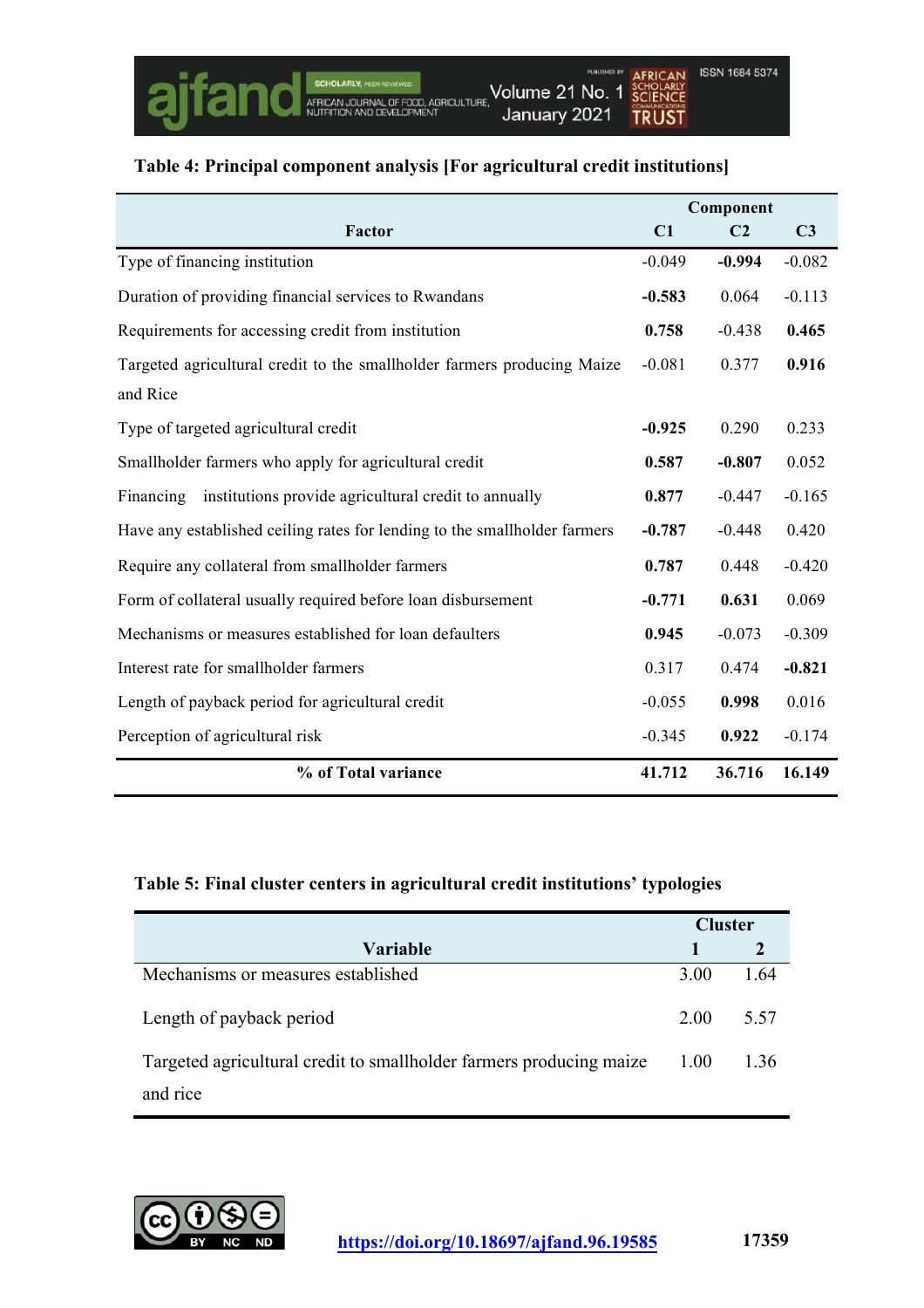

#### **Table 6: Cross tabulation to show descriptions of each variable in the largest cluster (Cluster 2)**

|                                                         | <b>Cluster number of cases</b> |                  |  |  |
|---------------------------------------------------------|--------------------------------|------------------|--|--|
| Variable                                                | <b>Cluster 1</b>               | <b>Cluster 2</b> |  |  |
| Mechanisms or measures established                      |                                |                  |  |  |
| Refinancing, rescheduling, foreclosure                  | $0(0.0\%)$                     | $11(78.6\%)$     |  |  |
| Sell out collateral                                     | $3(100.0\%)$                   | $0(0.0\%)$       |  |  |
| Refinance and insurance use                             | $0(0.0\%)$                     | $3(21.4\%)$      |  |  |
| Payback period for agricultural credit from financial   |                                |                  |  |  |
| institution                                             |                                |                  |  |  |
| One year                                                | $3(100.0\%)$                   | $0(0.0\%)$       |  |  |
| More than three years                                   | $0(0.0\%)$                     | $6(42.9\%)$      |  |  |
| Variable - not fixed                                    | $0(0.0\%)$                     | $8(57.1\%)$      |  |  |
| Provide targeted agricultural credit to the smallholder |                                |                  |  |  |
| farmers                                                 |                                |                  |  |  |
| Yes                                                     | $3(100.0\%)$                   | $9(64.3\%)$      |  |  |
| No                                                      | $0(0.0\%)$                     | 5(35.7%)         |  |  |

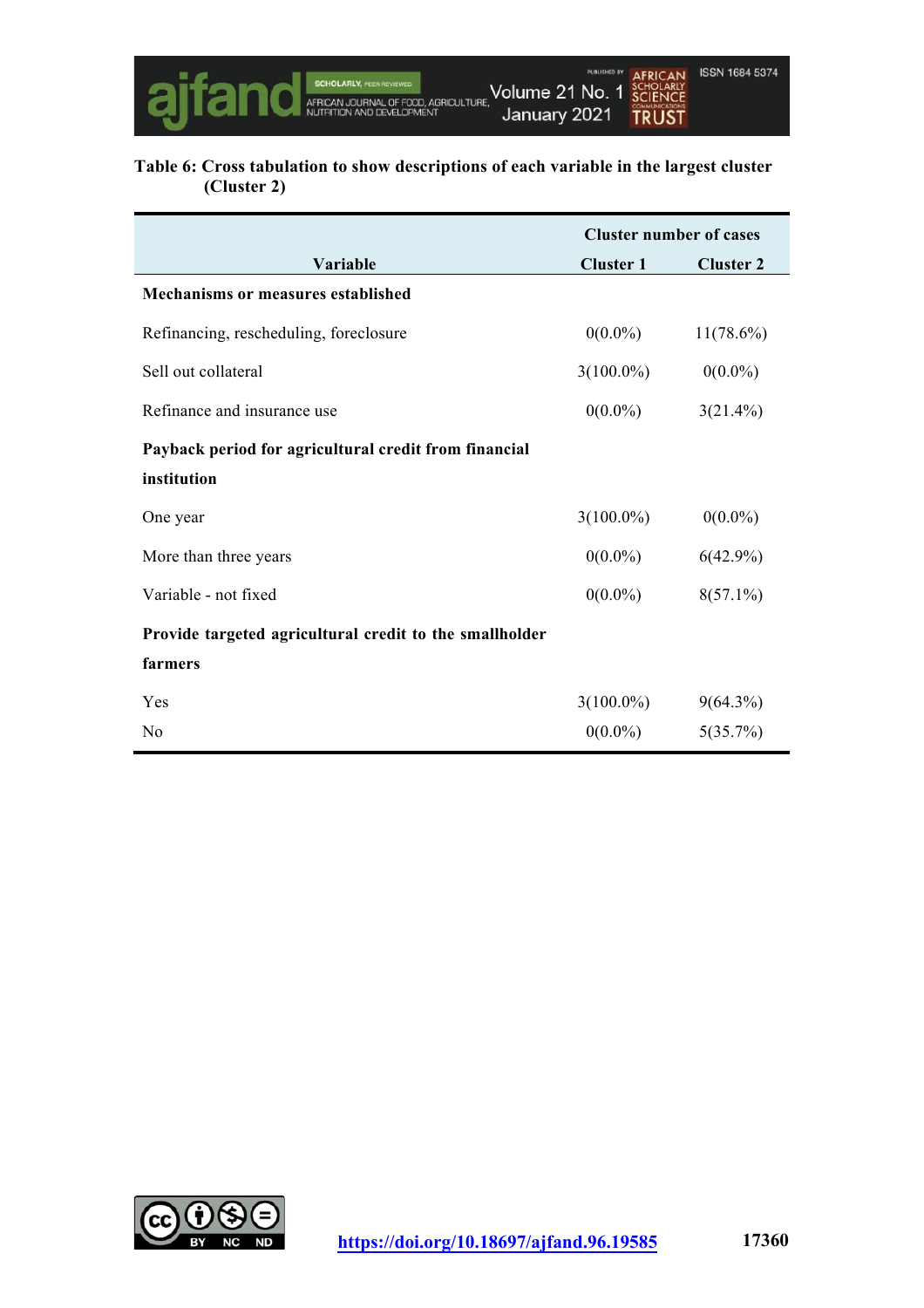#### **REFERENCES**

- 1. **Rondhi M, Imelda S, Setyawan H, Aji J, Hariyati Y, Raharto S, Fauziah Dand A Kusmiati** Asymmetric information and farmer's participation in tobacco contract farming. JEJAK. 2020; **13**: 84-102. 10.15294/jejak. v13i1.17413.
- 2. **Niinimäki JP** Collateral in credit rationing in markets with asymmetric information. The Quarterly Review of Economics and Finance. *Review of Economics and Finance.* 2018; **68**: 97-102.
- 3. **Hung PD** Determinants of new small and medium enterprises (SMEs) access to bank credit: case study in the Phu Tho Province, Vietnam 2017. *International Journal of Business and Management* 2017; **12 (7**): 83.
- 4. **Zegarra L** Information asymmetries and agricultural credit. Agricultural Finance Review 2019; **79 (2):** 217-233. https://doi.org/10.1108/AFR-08-2018-0062
- 5. **Wang X and H Guangwen** Digital Financial Inclusion and Farmers' Vulnerability to Poverty: Evidence from Rural China. Sustainability 2020;**12**: 1668. https://doi.org/10.3390/su12041668
- 6. **Ullah A, Arshad M, Kächele H, Zeb A, Mahmood N and K Müllera** Socioeconomic analysis of farmers facing asymmetric information in inputs markets: evidence from the rainfed zone of Pakistan. Technology in Society 2020; **63**:101405.
- 7. **Mitra S, Dilip M, Maximo T and V Sujata** Asymmetric Information and Middleman Margins: An Experiment with Indian Potato Farmers. *The Review of Economics and Statistics, MIT Press* 2018; **100(1**): 1-13.
- 8. **Devotha G, Nyambo ET, Luhanga and Q Zaipuna** A Review of characterization approaches for smallholder farmers: Towards predictive farm typologies. *The Scientific World Journal* 2019; Article ID 6121467: 9. https://doi.org/10.1155/2019/6121467
- 9. **Lopez-Ridaura SR, Frelat MT, van Wijk D, Valbuena T, Krupnik J and ML Jat** Climate smart agriculture, farm household typologies and food security: An ex-ante assessment from Eastern India Agricultural Systems 2018; **159**: 57–68.
- 10. **Goswami R, Chatterjee S and B Prasad** Farm types and their economic characterization in complex agro-ecosystems for informed extension intervention: study from coastal West Bengal, India. *Agricultural and Food Economics* 2014; **2(5)**: 1–24.
- 11. **World Bank.** Agriculture Finance & Agriculture Insurance 2019. *Retrieved 23 October 2019* from https://www.worldbank.org/en/topic/financialsector/brief/agriculture-finance

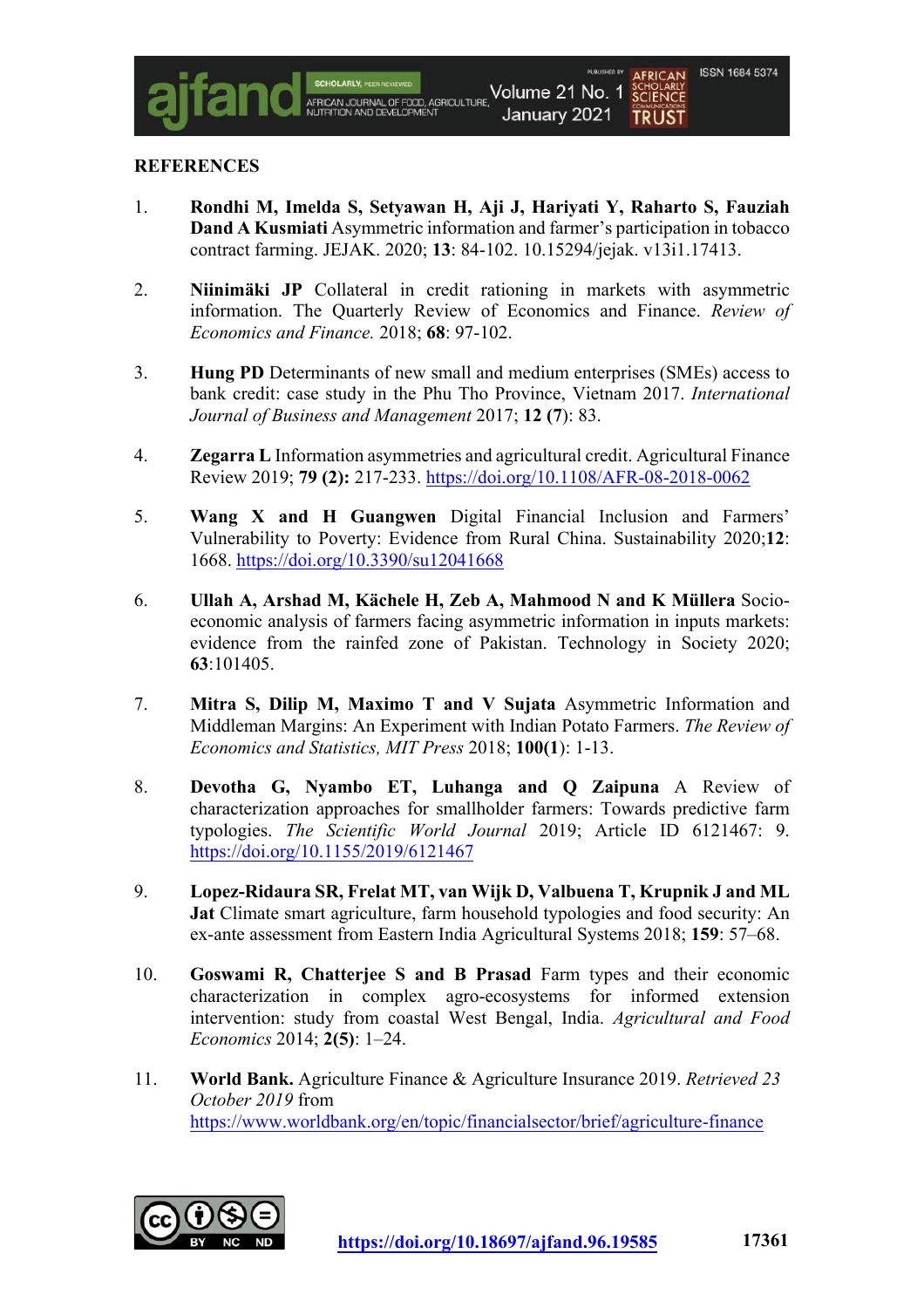

- 12. **FAO.** The State of Food and Agriculture 2019. Moving forward on food loss and waste reduction. Rome. Licence: CC BY-NC-SA 3.0 IGO.
- 13. **Shahbandeh M** Corn Statistics & Facts 2018; Retrieved from https://www.statista.com/topics/986/corn/ *Accessed on 1/4/2020.*
- 14. **FAO.** Rice Market Monitor 2019. Accessed from http://www.fao.org/3/I9243EN/i9243en.pdf *Accessed on 1/4/2020.*
- 15. **Statista.** Rice consumption worldwide in 2018/2019, by country (in 1,000 metric tons) 2019. Available form https://www.statista.com/statistics/255971/topcountries-based-on-rice-consumption-2012-2013/ *Accessed on 3/4/2020.*
- 16. **Siziba S, Nyikahadzoi K, Makate C and N Mango** Impact of conservation agriculture on maize yield and food security: Evidence from smallholder farmers in Zimbabwe. *African Journal of Agricultural and Resource Economics – AFJARE* 2019; **14(2):** 89-105.
- 17. **European Union.** Global food consumption growth and changes in consumer preferences 2019. Accessed from https://ec.europa.eu/info/news/global-foodconsumption-growing-faster-population-growth-past-two-decades-2019-sep-10\_en *Accessed on 11/6/2019.*
- 18. **OECD-FAO.** Agricultural Outlook 2018-2027 2019. Available from http://www.fao.org/3/i9166e/i9166e\_Chapter3\_Cereals.pdf *Accessed on 1/4/2020.*
- 19. **World Bank.** The World Bank: Transformation of Agriculture Sector Program 4 PforR (P161876) 2018. http://documents.worldbank.org/curated/en/427881523467764932/pdf/Appraisa l *Accessed on 1/2/2020.*
- 20. **Rehman A, Chandio AA, Hussain I and L Jingdong** Fertilizer consumption, water availability and credit distribution: Major factors affecting agricultural productivity in Pakistan. Journal of the Saudi Society of Agricultural Sciences 2019; **18(3):** 269-274.
- 21. **AFR.** National financial inclusion strategy (2019- 2024); Kigali, Rwanda 2019.
- 22. **NISR.** Seasonal Agricultural Survey, Kigali: National Institute of Statistics of Rwanda 2016.
- 23. **AFR.** National financial inclusion strategy (2019- 2024); Kigali, Rwanda 2019.
- 24. **Bidogeza JC, Berentsen PBM and J De Graaff** A typology of farm households for the Umutara Province in Rwanda. *Food Security* 2009; **1**: 321. https://doi.org/10.1007/s12571-009-0029-8

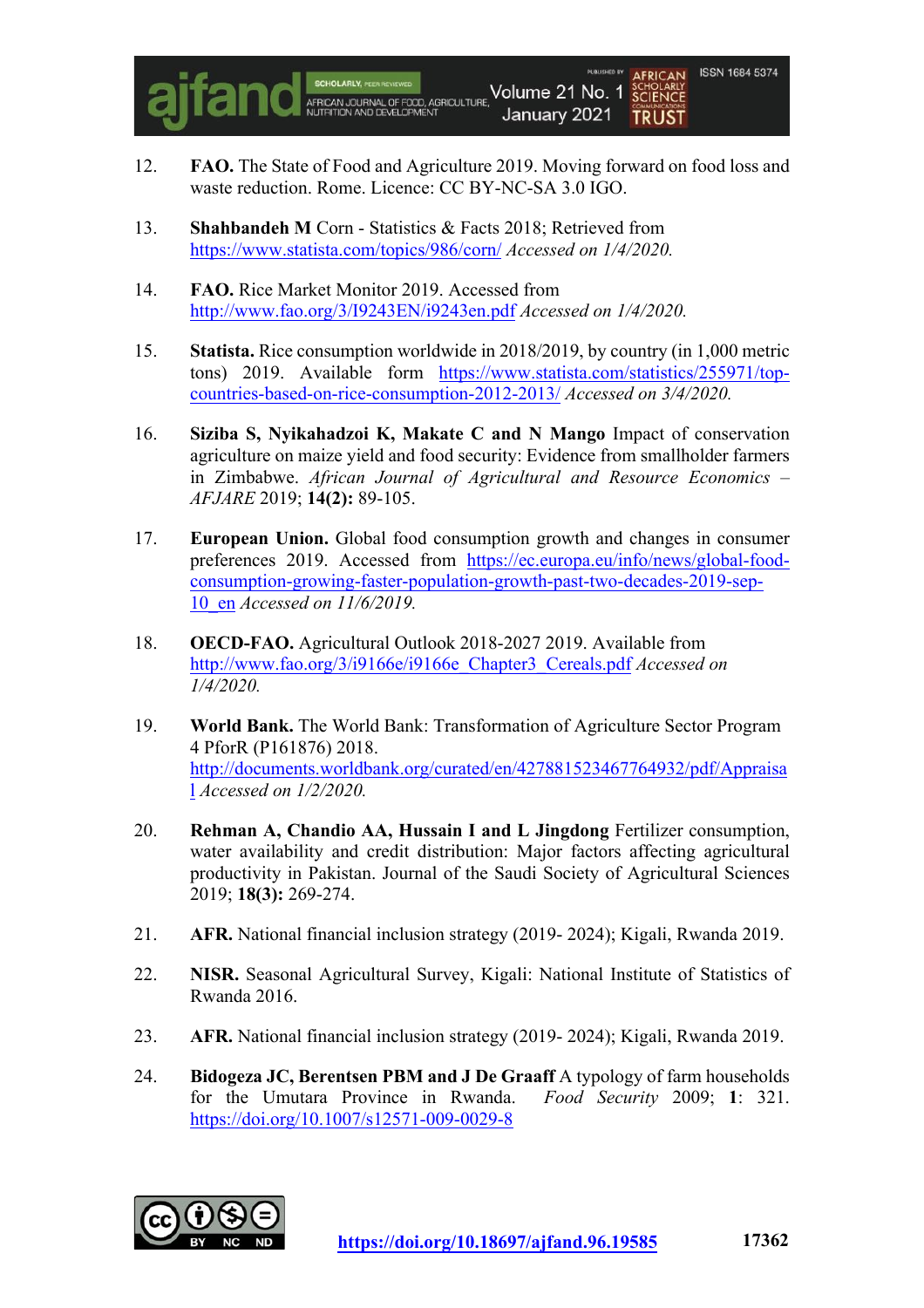

- 25. **MINAGRI.** National rice development strategy (2011-2018); Kigali, Rwanda 2013. Available from https://riceforafrica.net/images/stories/PDF/rwanda\_revised\_aug2013.pdf *Accessed on 4/7/2020.*
- 26. **Krejcie RV and DW Morgan** Determining Sample Size for Research Activities *Educational and Psychological Measurement* 1970; **30:** 607-610.
- 27. **Kuivanena KS, Alvareza S, Michalschecka MS, Adjei-Nsiahb K, Descheemaekerc S, Mellon-Bedib S and JCJ Groota** Characterizing the diversity of smallholder farming systems and their constraints and opportunities for innovation: A case study from the Northern Region, Ghana. NJAS - *Wageningen Journal of Life Sciences* 2016; **78**: 153–166.
- 28. **Frelat R, Santiago Lopez-Ridaura KE, Giller MH, Sabine D, Agnes AD, Olaf E, Ben H, Menale K, Birthe KP, Cyrille R, Randall S, Ritzema DR, Piet J A, van A, Mark T and W Van** Drivers of household food availability in sub-Saharan Africa based on big data from small farms. *Proceedings of the National Academy of Sciences* 2016; **113(2**):458-463; https://doi.org10.1073/pnas.1518384112
- 29. **Anderson J, Colleen E, Learch and TG Scott** Understanding their demand for financial, agricultural, and digital solutions 2016. Available from https://microdata.worldbank.org/index.php/catalog/2574/download/42008
- 30. **Muvunyi L** Maize shortage looms despite bumper harvest 2019. Accessed from http://rwandatoday.africa/news/Maize-shortage-looms-despite-bumperharvest/4383214-5102248-r3d1cqz/index.html
- 31. **USAID.** Agriculture and Food Security 2018. Retrieved from https://www.usaid.gov/rwanda/agriculture-and-food-security, 2018
- 32. **Celia AH, Zo LR, Nalini SR, Radhika D, Hery R, Rivo HR, Haingo R and JL MacKinnon** Extreme vulnerability of smallholder farmers to agricultural risks and climate change in Madagascar 2014. https://doi.org/10.1098/rstb.2013.0089
- 33. **Ferreira T** Does education enhance productivity in smallholder agriculture? Causal evidence from Malawi 2018. Available from https://www.ekon.sun.ac.za/wpapers/2018/wp052018/wp052018.pdf *Accessed on 7/7/2019.*
- 34. **Sitko NJ and TS Jayne** Structural transformation or elite land capture? The growth of "Emergent" farmers in Zambia. *Food Policy* 2014; **48**:194-202.
- 35. **Larson DF, Larson KO, Matsumoto T and T Kilic** Should African rural development strategies depend on smallholder farms? An exploration of the inverse-productivity hypothesis. *Agricultural Economics* 2014**;45(3)**:355-367.